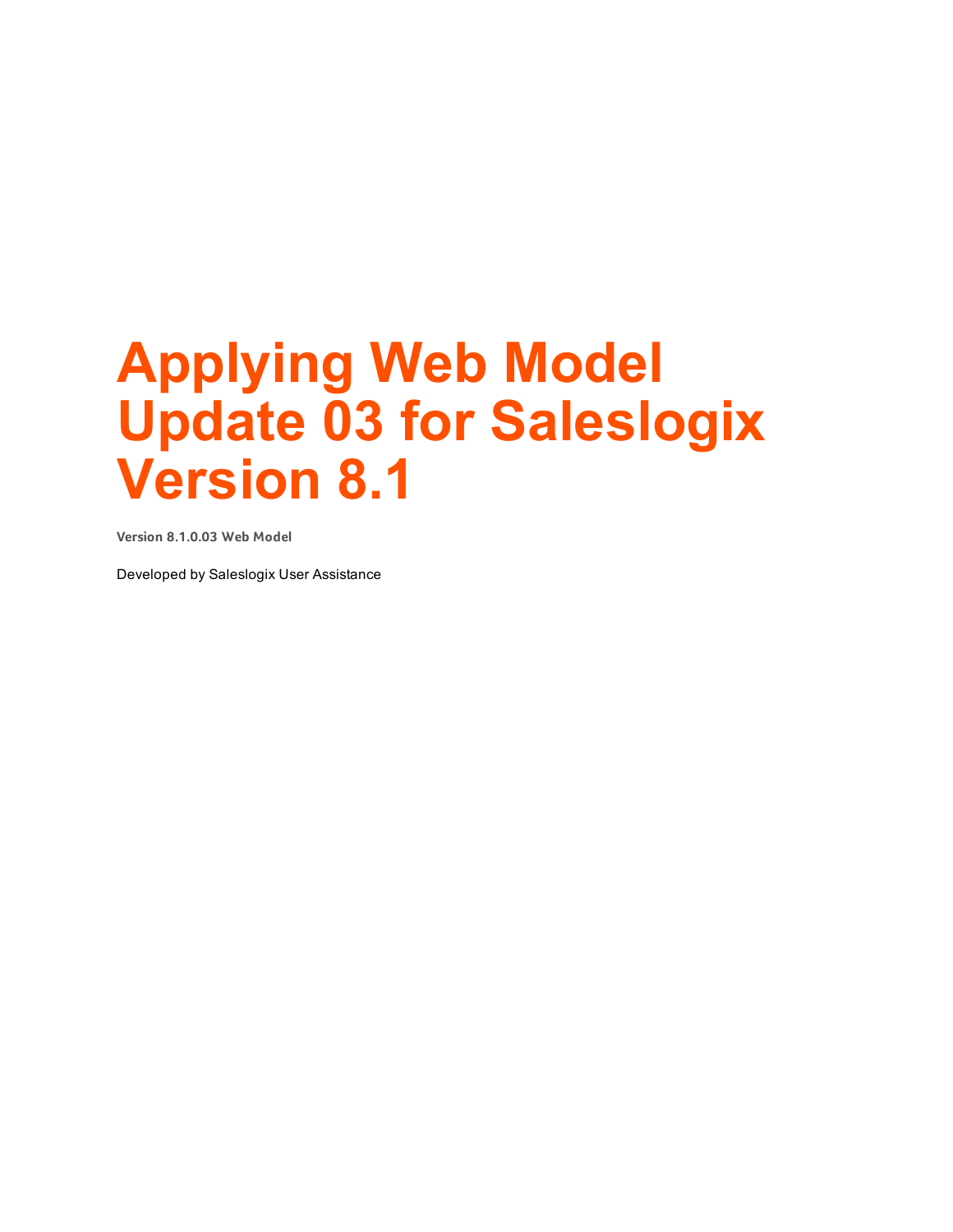| <b>Documentation</b><br><b>Comments</b> | This documentation was developed by Saleslogix User Assistance. For content revisions,<br>questions, or comments, contact the Saleslogix writers at saleslogix techpubs@swiftpage.com.                                                                                                                                                                                                                                                                                                                                                                                                                                                                                                                                                                           |
|-----------------------------------------|------------------------------------------------------------------------------------------------------------------------------------------------------------------------------------------------------------------------------------------------------------------------------------------------------------------------------------------------------------------------------------------------------------------------------------------------------------------------------------------------------------------------------------------------------------------------------------------------------------------------------------------------------------------------------------------------------------------------------------------------------------------|
| <b>Address</b>                          | Saleslogix<br>8800 North Gainey Center Drive, Suite 200<br>Scottsdale, AZ 85258<br><b>USA</b>                                                                                                                                                                                                                                                                                                                                                                                                                                                                                                                                                                                                                                                                    |
| Version                                 | Version 8.1.0.03 Web Model (8/28/2014)<br>2014                                                                                                                                                                                                                                                                                                                                                                                                                                                                                                                                                                                                                                                                                                                   |
| Copyright                               | Copyright © 1997-2014, SalesLogix N.A, LLC. All rights reserved                                                                                                                                                                                                                                                                                                                                                                                                                                                                                                                                                                                                                                                                                                  |
|                                         | This product and related documentation are protected by copyright and are distributed under<br>licenses restricting their use, copying, distribution, and decompilation. No part of this product or<br>related documentation may be reproduced in any form by any means without prior written<br>authorization of Saleslogix and its licensors, if any.                                                                                                                                                                                                                                                                                                                                                                                                          |
| <b>Trademarks</b>                       | Swiftpage, Act!, SalesLogix, and the Swiftpage product and service names mentioned herein are<br>registered trademarks or trademarks of Swiftpage ACT! LLC, or its affiliated entities. All other<br>trademarks are property of their respective owners.                                                                                                                                                                                                                                                                                                                                                                                                                                                                                                         |
| <b>Disclaimer</b>                       | Saleslogix has thoroughly reviewed this manual. All statements, technical information, and<br>recommendations in this manual and in any guides or related documents are believed reliable, but<br>the accuracy and completeness thereof are not guaranteed or warranted, and they are not<br>intended to be, nor should they be understood to be, representations or warranties concerning the<br>products described. Saleslogix assumes no responsibility or liability for errors or inaccuracies with<br>respect to this publication or usage of information. Further, Saleslogix reserves the right to make<br>changes to the information described in this manual at any time without notice and without<br>obligation to notify any person of such changes. |
| <b>Technical Support</b>                | Technical Support is available to Saleslogix customers with support contracts directly from<br>Swiftpage, and to Certified Business Partners. Calls are answered during business hours, Monday<br>through Friday, excluding holidays.                                                                                                                                                                                                                                                                                                                                                                                                                                                                                                                            |
|                                         | Partners with a valid technical support contract and a Web access code can request technical<br>support electronically on the Partner Support Portal Web site: www.saleslogix.com/partners.                                                                                                                                                                                                                                                                                                                                                                                                                                                                                                                                                                      |
|                                         | Customers with a valid technical support contract and a Web access code can request technical<br>support electronically on the Customer Support Portal Web site: www.saleslogix.com/customers.                                                                                                                                                                                                                                                                                                                                                                                                                                                                                                                                                                   |
|                                         | Revisions to this book are available through both Portal Web sites. Check regularly for current<br>Saleslogix product documentation.                                                                                                                                                                                                                                                                                                                                                                                                                                                                                                                                                                                                                             |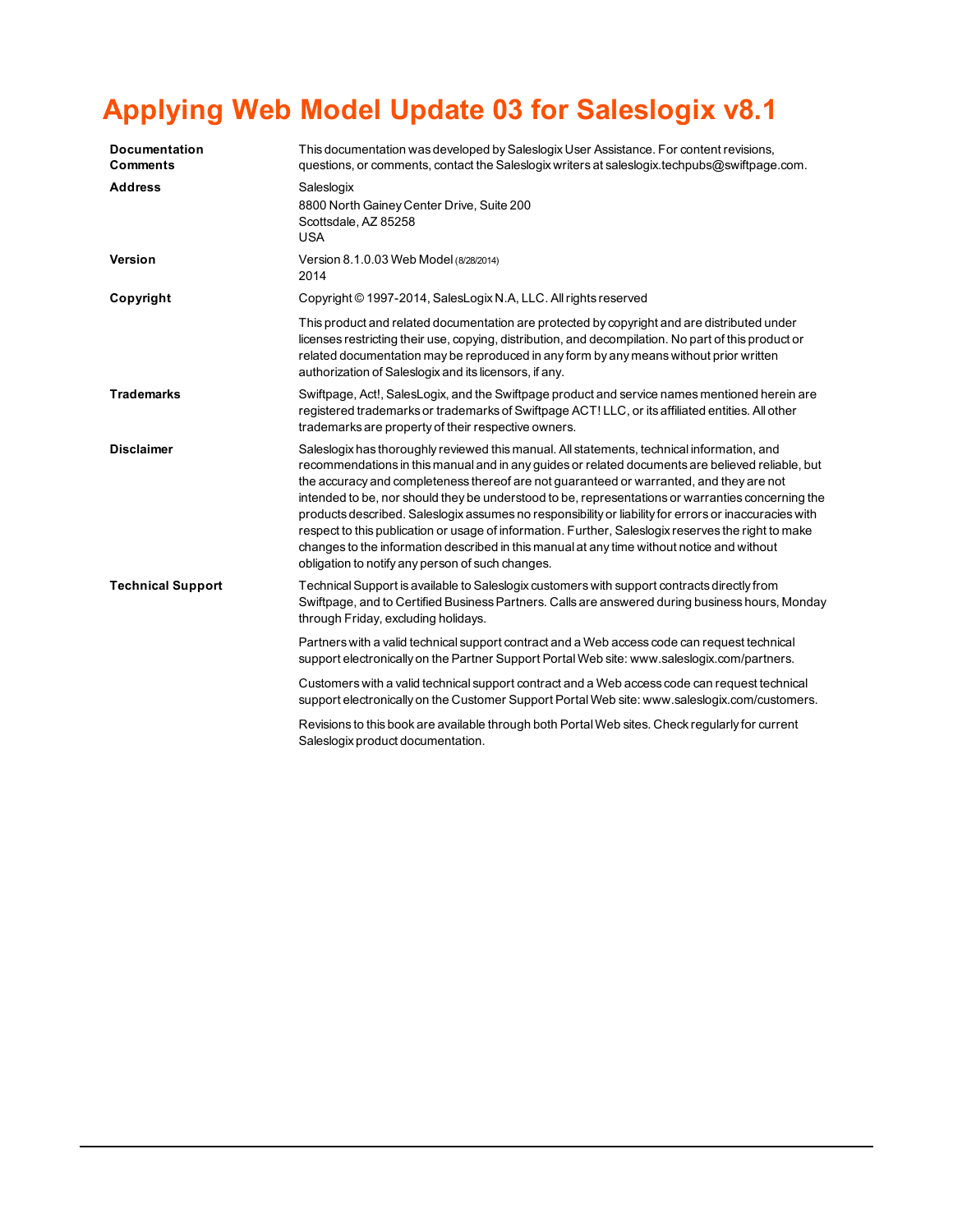This document describes Web Model Update 03 for Saleslogix version 8.1.

## **Prerequisites**

The following Saleslogix software must be installed before installing this update:

- Saleslogix version 8.1
- Web Core Update 03 for Saleslogix version 8.1.
- A supported version of Microsoft .NET [Framework](http://www.microsoft.com/en-us/download/details.aspx?id=30653) must be installed on the Web Host server in order to support Internet [Explorer](http://www.microsoft.com/en-us/download/details.aspx?id=30653) 10.
	- <sup>l</sup> Microsoft .NET Framework v4.5.1 [\(recommended\)](http://www.microsoft.com/en-us/download/details.aspx?id=30653) This version of .NET Framework will run [concurrently](http://www.microsoft.com/en-us/download/details.aspx?id=30653) with versions 3.5 and earlier, but will replace .NET Framework versions 4.0 and 4.5. Microsoft .NET Framework 4.5.1 can be [downloaded](http://www.microsoft.com/en-us/download/details.aspx?id=30653) from the Microsoft [site:http://www.microsoft.com/en-us/download/details.aspx?id=41641](http://www.microsoft.com/en-us/download/details.aspx?id=30653)

- This link was valid at the time this document was distributed. If this link is no longer valid, search the http://www.microsoft.com site for ".NET Framework 4.5.1" for the correct location.
- <sup>l</sup> Microsoft .NET Framework v3.5.1 If your environment does not support Microsoft .NET Framework v4.5.1, then you must apply two Microsoft hot fixes to support Internet Explorer 10. These hot fixes can be downloaded from: http://support.microsoft.com/kb/2600100 http://support.microsoft.com/kb/2608565



These links were valid at the time this document was distributed. If these links are no longer valid, search the http://www.microsoft.com site for "KB2600100" and "KB2608565"



Do not install Web Model Update 03 for Saleslogix 8.1 on any other Saleslogix version.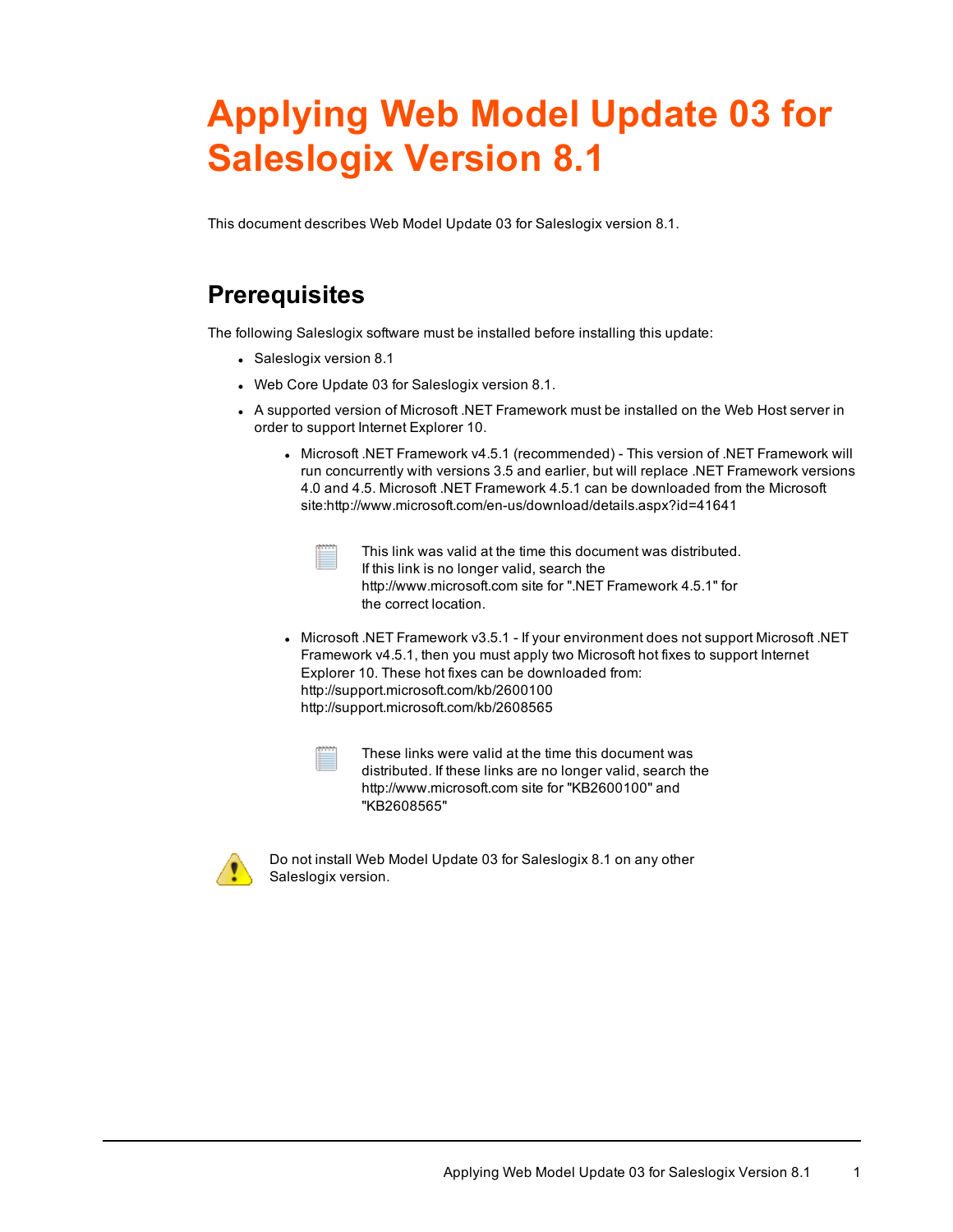#### **Issues Fixed in This Update**

Web Model Update 03 for Saleslogix version 8.1 addresses the following issues:

All defect descriptions apply to the Saleslogix Web Client unless the defect description specifically states otherwise.

| <b>Defect</b> | <b>Description</b>                                                                                                                                    |
|---------------|-------------------------------------------------------------------------------------------------------------------------------------------------------|
| 1-76239       | When exporting to file a defect or ticket group that contains a picklist in the<br>layout, picklist values are saved as picklist IDs instead of text. |
| 1-76760       | During an Export to File the Account Manager column is moved to a new<br>column for Opportunities and Sales Orders.                                   |
| 1-77275       | When exporting to Excel a contract, defect or ticket group some fields export<br>IDs instead of text values.                                          |
| 1-77398       | When exporting to file a sales order, campaign, ticket, or return group, the<br>Manager column is not in the correct order.                           |
| 1-79198       | Checking for duplicate contacts should not be case sensitive.                                                                                         |
| 11083576      | When using Windows Authentication the Desktop Manager does not minimize<br>automatically to the system tray.                                          |
| 13093414      | When using Safari or Chrome to export a file the first line contains corrupted<br>strings.                                                            |
| 13094171      | Update the "Report Scheduling Wizard" topic in the help to include the Current<br>User option.                                                        |
| 13094453      | On the Opportunity Detail view, changing the Sales Process to None causes<br>an error.                                                                |
| 14094839      | In a French or German localized environment, Job Notification help link does<br>not open the correct help topic.                                      |
| 14094856      | In a French or German localized environment, the Edit Opportunity Contact<br>help button does not open the correct help topic.                        |
| 14094858      | In a French or German localized environment, the Merge Records, Link<br>Address help button does not open the correct help topic.                     |
| 14095237      | The Export to File Tab Delimited option does not put data in separate columns.                                                                        |
| 14095294      | In a localized environment on the Tools   Options, General options tab,<br>"Saleslogix Enhancements" is not translated.                               |
| 14095435      | In a German localized environment the Lead Source lookup on the Insert<br>Opportunity or Opportunity Detail view does not return any results.         |
| 14095437      | Opportunity Sales Order Stage information does not update until the<br>Saleslogix Web client is refreshed.                                            |
| 14095511      | The Edit option should not be available under the Links tab for GoogleSync<br>Integration.                                                            |
| 14095532      | On the Account Detail view sorting the Contacts tab by Name causes a 500<br>error.                                                                    |
| 14095562      | The Session cookie SIxStickySessionId shouId expire in the same way as the<br>ASP.NET Session ID.                                                     |
| 14095615      | In a Russian localized environment, the Report Scheduling Wizard help link is<br>broken.                                                              |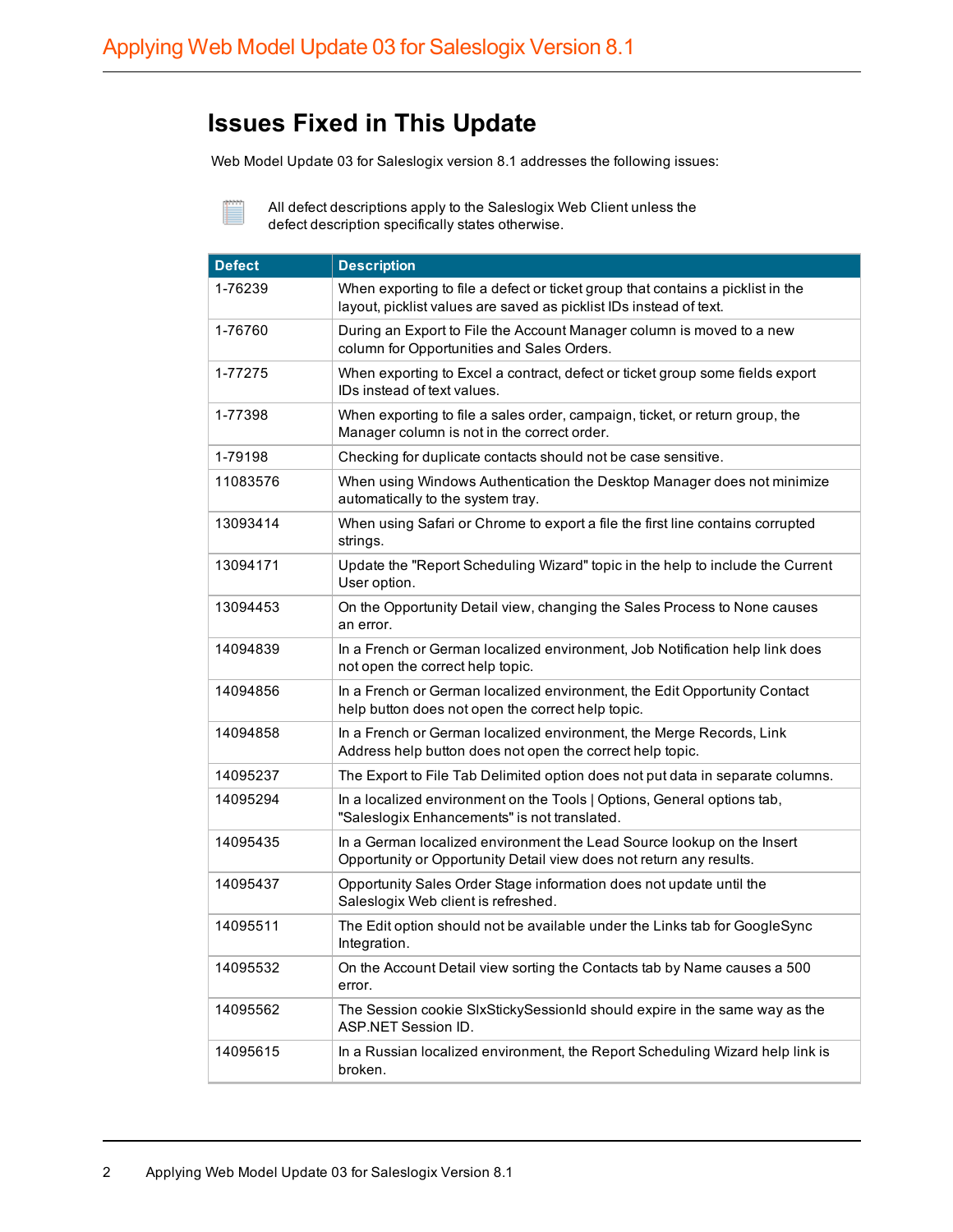| <b>Defect</b> | <b>Description</b>                                                                                                                                                                                                                 |
|---------------|------------------------------------------------------------------------------------------------------------------------------------------------------------------------------------------------------------------------------------|
| 14095663      | When exporting a group that contains a User ID some fields cannot be<br>exported.                                                                                                                                                  |
| 14095681      | Two instances of "Saleslogix" in the slxotl32.dll need to be rebranded.                                                                                                                                                            |
| 14095690      | Recording to history using the Desktop Manager generates a second instance<br>of the record to history                                                                                                                             |
| 14095707      | Clicking SendSLX to send an e-mail message and changing the contact in the<br>Complete E-mail screen does not associate the history to the associated<br>account.                                                                  |
| 14095725      | Clicking SendSLX on a system that is logged in using a Microsoft Live ID<br>opens a second instance of Desktop Manager.                                                                                                            |
| 14095727      | If the Account Partner picklist does not have a Reseller code picklist item, then<br>an error message displays stating the picklist does not exist.                                                                                |
| 14095729      | All SIxDesktopIntegrationsSetup.exe pieces must use the correct copyright<br>spelling of SalesLogix.                                                                                                                               |
| 14095732      | The Saleslogix icon is missing from the task bar for all DesktopManager<br>dialogs.                                                                                                                                                |
| 14095765      | Export to File does not export all columns.                                                                                                                                                                                        |
| 14095786      | When replying to an e-mail in Outlook 2013, the edit in place ribbon does not<br>have options for SendSLX, VCards, or Saleslogix Library. The options are only<br>available in an e-mail message if the Pop Out button is clicked. |
| 14095787      | Utilize the ability to enable or disable Integration Contact sync, Activity sync, or<br>Task Sync independently.                                                                                                                   |
| 14095849      | In a German localized environment, the "Setting Outlook Sync Connector Sync<br>Options" help topic needs to reflect most recent label changes.                                                                                     |
| 14095894      | The Run sync between dates options on the Integration Detail view should be<br>disabled for Google sync.                                                                                                                           |
| 14095977      | In a German localized environment, the German translation for the English<br>word 'History' in the Outlook sync options is incorrect.                                                                                              |
| 14095988      | Export to File from the Opportunities list view results in blank column with<br>header and data displayed in adjoining column.                                                                                                     |
| 14096003      | In a French localized environment, some translations in the Schedule an<br>Activity views are incorrect.                                                                                                                           |
| 14096014      | Uninstalling the Saleslogix Desktop Manager does not remove the Saleslogix<br>Mail Extension Add-In (SLMN.dll) from Outlook.                                                                                                       |
| 14096015      | Outlook sync synchronizes activities that are older than the date specified in<br>the "On first sync, link appointments newer than" option in the Outlook<br>Saleslogix Connector Options Sync tab.                                |
| 14096016      | Updating a single occurrence of an activity in Outlook causes Outlook sync to<br>create duplicate meetings in Saleslogix.                                                                                                          |
| 14096052      | The Saleslogix Connector Options Sync tab in Outlooks "On first sync, link<br>appointments newer than" and "On first sync, link tasks newer than" and option<br>in should not allow users to select a future date.                 |
| 14096053      | When a load balancer is in use exporting to file one creates a file with no data.                                                                                                                                                  |
| 14096101      | In a German localized environment the Record to History button tooltip in<br>Outlook is incorrect.                                                                                                                                 |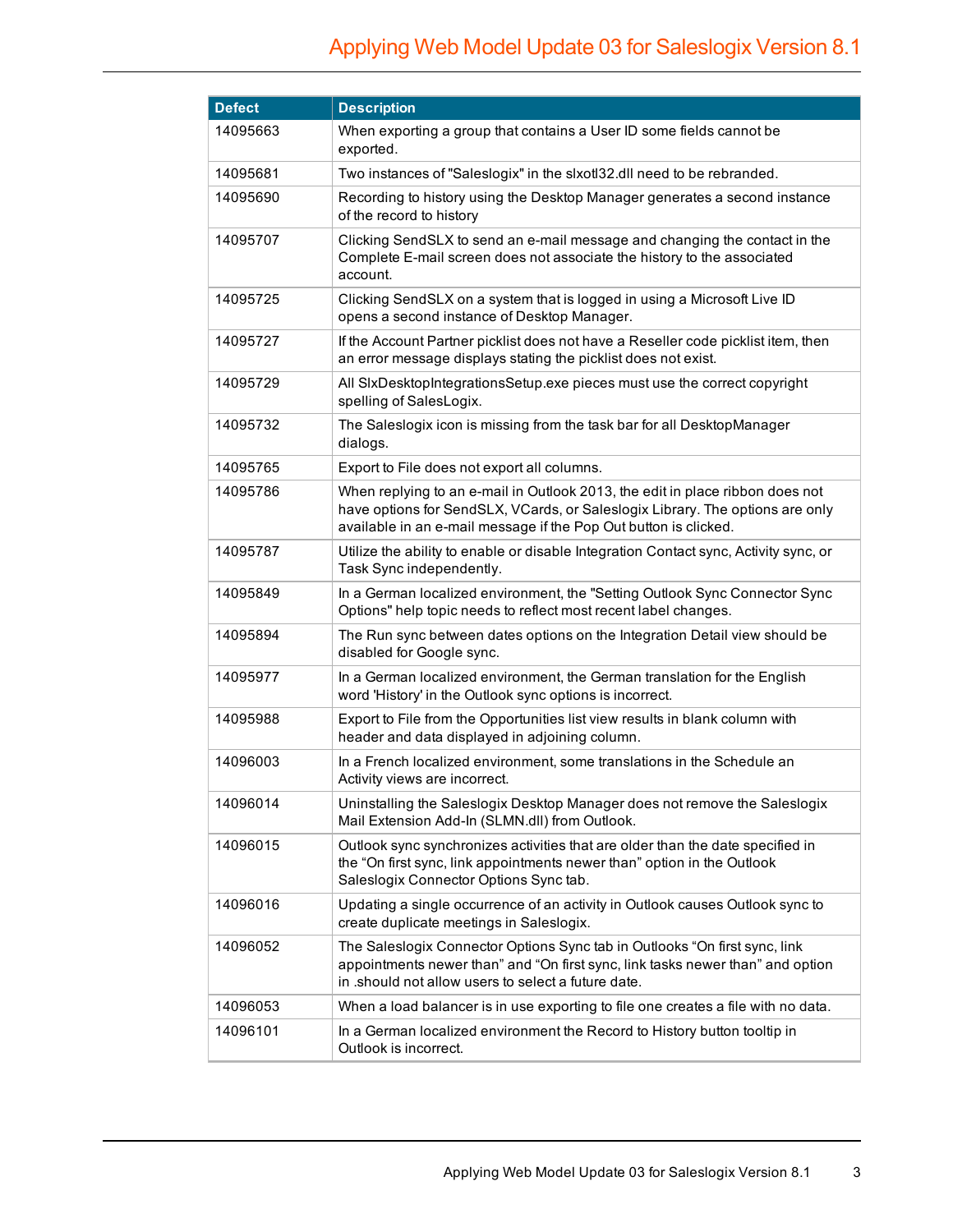| <b>Defect</b> | <b>Description</b>                                                                                                                                                                                                |
|---------------|-------------------------------------------------------------------------------------------------------------------------------------------------------------------------------------------------------------------|
| 14096103      | Update the Outlook Sync Options topic to add more information about the "On<br>first sync" option.                                                                                                                |
| 14096122      | In a German localized environment the use of "Schnellaktionen" should be<br>changed to "Express-Optionen"                                                                                                         |
| 14096123      | In a German localized environment the Dashboards widgets have incorrect<br>translations.                                                                                                                          |
| 14096142      | In a French localized environment the Dashboards widgets have incorrect<br>translations                                                                                                                           |
| 14096229      | For localized environments implement new resx resource files.                                                                                                                                                     |
| 14096305      | The Web Client and Customer Portal help "Tell us" link uses an old address.                                                                                                                                       |
| 14096307      | Performing a mail merge with a single Opportunity selected does not perform<br>the merge with the selected opportunity.                                                                                           |
| 14096324      | On the Sales Order Detail view, copy to e-mail does not function.                                                                                                                                                 |
| 14096427      | In a Russian environment the Saleslogix Connector views in Outlook require<br>translation changes.                                                                                                                |
| 14096471      | In the Web Client Help in the Job Manager List View topic, the link to the<br>Definitions tab is broken.                                                                                                          |
| 14096477      | The Security Manager List view help button link is broken.                                                                                                                                                        |
| 14096502      | The Desktop Integration install should check to see if Microsoft Office and<br>Outlook are installed and limit the install choices of Office Integration and<br>Outlook integration based upon what is installed. |

#### **Previously Fixed Issues**

Web Model Updates are cumulative, so Web Model Update 03 for Saleslogix 8.1 contains fixes released in previous updates.

Web Model Update 02 for Saleslogix version 8.1 addresses the following issues:



All defect descriptions apply to the Saleslogix Web Client unless the defect description specifically states otherwise.

| <b>Defect</b> | <b>Description</b>                                                                                                             |
|---------------|--------------------------------------------------------------------------------------------------------------------------------|
| 12090215      | In a localized environment, the Options view contains untranslated strings.                                                    |
| 13093857      | Internet Explorer crashes when navigating between browser tabs if Desktop<br>Integration is installed.                         |
| 13094432      | In a localized environment, the message that displays when a log on attempt<br>fails contains untranslated strings.            |
| 13094495      | In a localized environment, on the Reports view, the right-click menu options<br>are not translated.                           |
| 14094533      | In a localized environment, the Desktop Manager has overlapping fields.                                                        |
| 14094624      | In a localized environment, when running a manual Outlook sync the message<br>boxes that display contain untranslated strings. |
| 14094651      | In a localized environment, the Saleslogix Outlook Connector message boxes<br>contain untranslated strings.                    |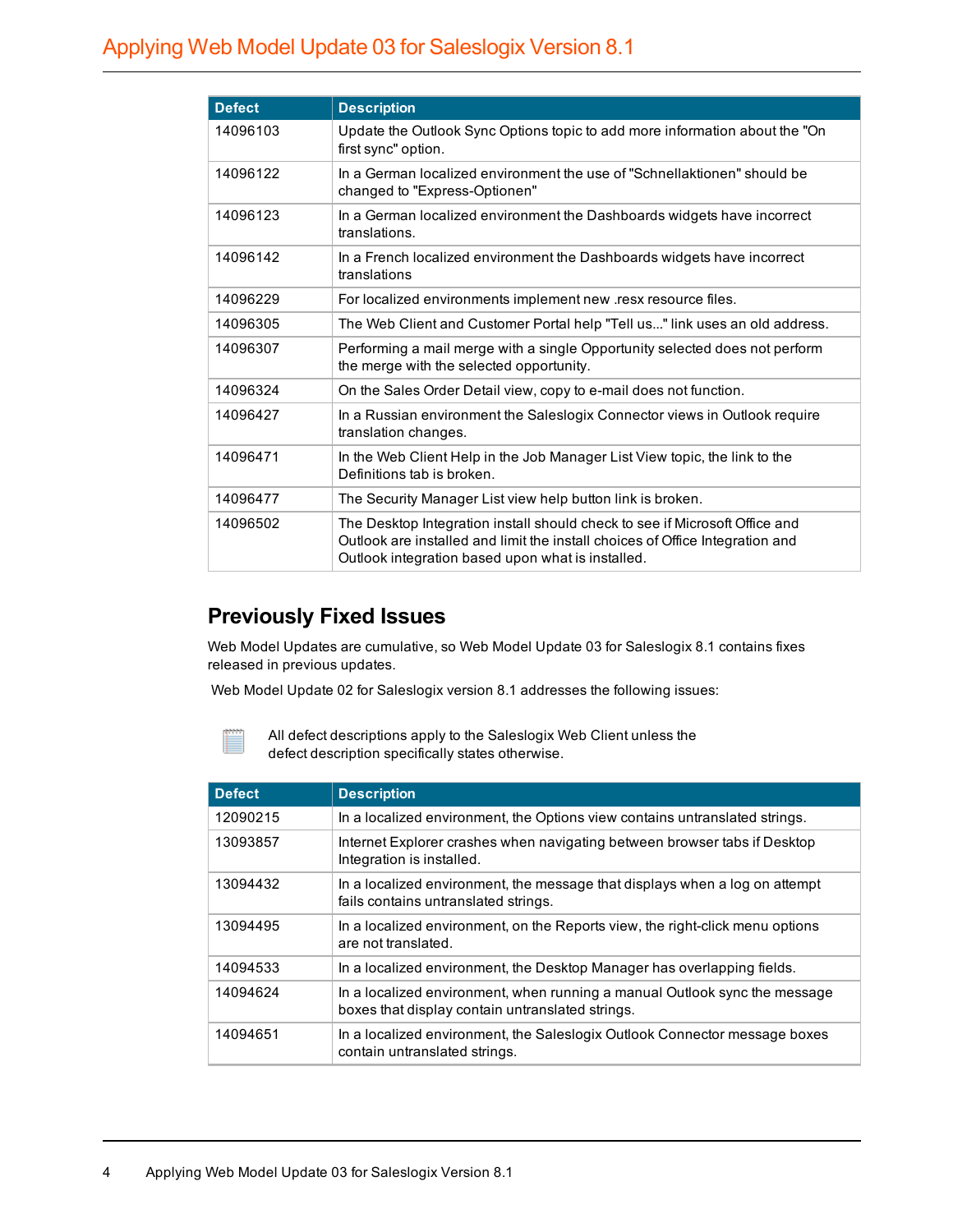| <b>Defect</b> | <b>Description</b>                                                                                                                                                                                                                                               |
|---------------|------------------------------------------------------------------------------------------------------------------------------------------------------------------------------------------------------------------------------------------------------------------|
| 14094811      | In a French environment, after installing Desktop Integration, "Sage<br>SalesLogix" appears in an Internet Explorer message.                                                                                                                                     |
| 14094827      | In a French environment, in the SLX Address Book list Saleslogix is<br>misspelled.                                                                                                                                                                               |
| 14094894      | When testing the Desktop Manager for a Secure Socket Layer (SSL)<br>configured web site the error "The remote server returned an error: (401)<br>Unauthorized:" occurs.                                                                                          |
| 14094928      | In a localized environment, the Saleslogix Outlook sync configuration dialog<br>box contains untranslated strings.                                                                                                                                               |
| 14094929      | In a localized environment, the Saleslogix Outlook Connector dialog box<br>Descriptions are not sized correctly.                                                                                                                                                 |
| 14095326      | Outlook Connector error messages should include the version number.                                                                                                                                                                                              |
| 14095377      | In a lookup, sorting on the key property should not be permitted.                                                                                                                                                                                                |
| 14095411      | When synchronizing calendar items that contain an '&' and have over 64<br>characters in the subject, an Internal Server Error:500 occurs.                                                                                                                        |
| 14095424      | In a French environment, translations are missing from the Options Activities<br>tab.                                                                                                                                                                            |
| 14095430      | Synchronizing an activity back to Saleslogix from Outlook using Outlook sync<br>causes the following SData error in the event log: "Row was updated or<br>deleted by another transaction (or unsaved-value mapping was incorrect".                               |
| 14095457      | Remove "Sage" from the message 'Sage SalesLogix Desktop Integration<br>Module Helper'.                                                                                                                                                                           |
| 14095484      | When using Outlook sync, if the first occurrence of a recurring activity<br>scheduled after 5:00PM (Arizona time) is completed in Saleslogix, when the<br>activity synchronizes to Outlook, the second occurrence is removed instead of<br>the first occurrence. |
| 14095485      | After completing several occurrences of a recurring activity, and synchronizing<br>to Outlook between each one, synchronizing from Outlook will trigger the<br>incomplete instances of the activity to reschedule a day or so earlier.                           |
| 14095497      | Recurring appointments and events created in Outlook change dates when<br>synchronized with Saleslogix.                                                                                                                                                          |
| 14095618      | In a French localized environment, the Outlook Client options labels are<br>translated incorrectly.                                                                                                                                                              |
| 14095620      | In a German localized environment, the Outlook Client options labels are<br>translated incorrectly.                                                                                                                                                              |
| 14095656      | When synchronizing to Outlook, the error "Badly formed expression<br>User.UserName%20eq%20'tomk' - unexpected char: '%'.\" may occur.                                                                                                                            |
| 14095657      | Error messages for Desktop Manager should include the Desktop Manager<br>version number.                                                                                                                                                                         |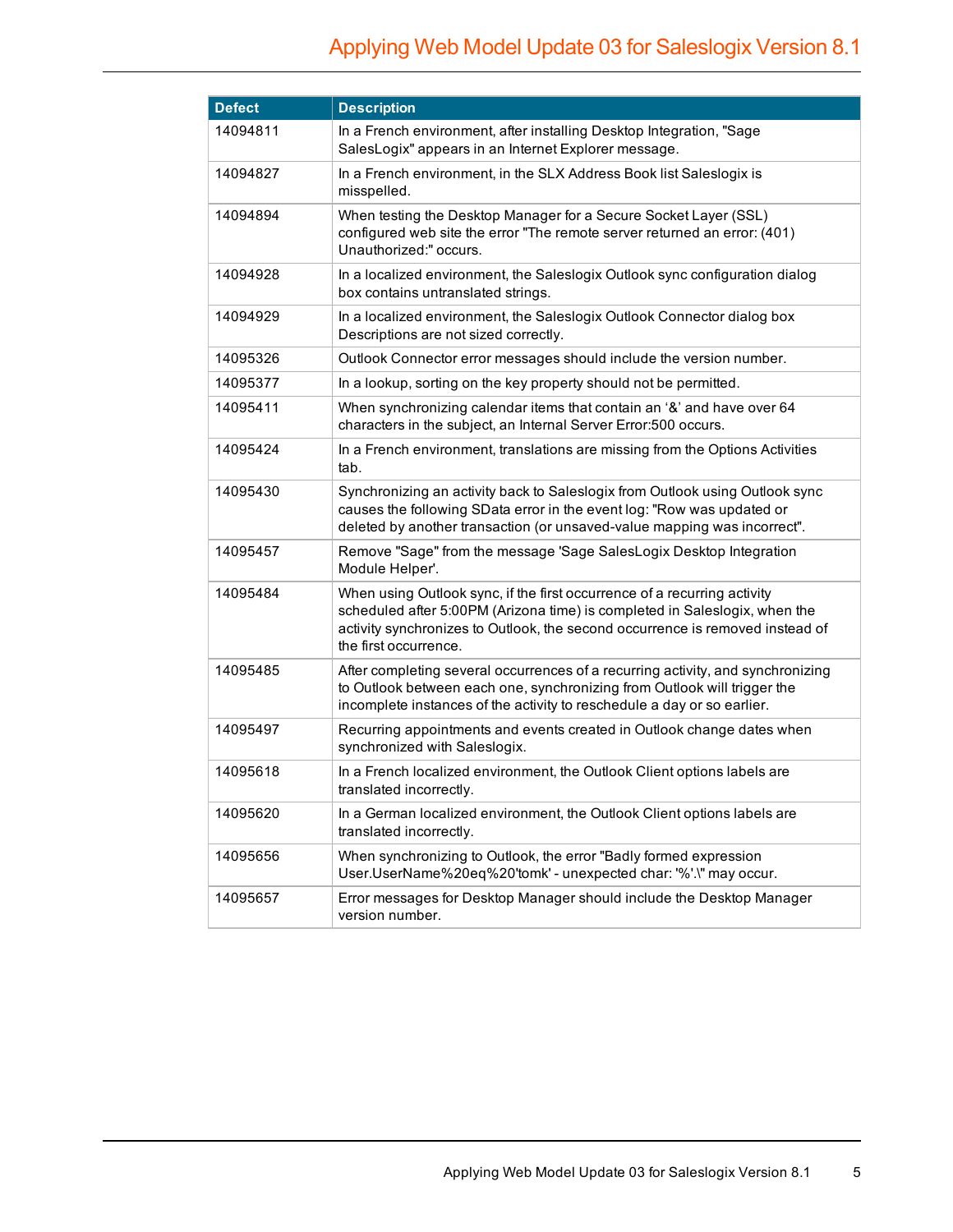Web Model Update 01 for Saleslogix version 8.1 addresses the following issues:

Ë

All defect descriptions apply to the Saleslogix Web Client unless the defect description specifically states otherwise.

| <b>Defect</b> | <b>Description</b>                                                                                                                                                                                 |
|---------------|----------------------------------------------------------------------------------------------------------------------------------------------------------------------------------------------------|
| 13092955      | On the Integrations Detail view Links tab, the Edit link should not be available<br>if the authorization type is OAuth.                                                                            |
| 13093834      | In a French localized environment, when using Internet Explorer as the<br>browser, Query Builder calculated fields are blank.                                                                      |
| 13094064      | In a localized environment there are untranslated strings on the Reports view.                                                                                                                     |
| 13094103      | When using the ASP.NET Compiler warning messages display.                                                                                                                                          |
| 13094228      | In the Web Client Query Builder, the list of values from the Format Type drop<br>down list shows several entries that are duplicated, for example OwnerOwner.                                      |
| 13094403      | Integrations, sync History and Sync Jobs views contain untranslated strings.                                                                                                                       |
| 13094414      | In a localized environment the Query Builder Global Joins view has<br>misaligned.                                                                                                                  |
| 13094418      | In a German environment, the Query Builder "Abbrechen" button is truncated.                                                                                                                        |
| 13094421      | In a German environment, in the Query Builder the Add/Edit Join dialog box,<br>the same word is used for both"delete" and "clear".                                                                 |
| 13094427      | In a localized environment, on the Opportunity Snapshot, the Reason Lost and<br>Competitor information does not display.                                                                           |
| 13094445      | In a localized environment there are untranslated strings on the detail view<br>reports.                                                                                                           |
| 13094504      | In a localized environment,, when editing a report schedule, there are<br>untranslated strings.                                                                                                    |
| 13094507      | In a localized environment, there are untranslated strings on the Delete History<br>view.                                                                                                          |
| 14094520      | In a localized environment, when scheduling a report where the end time<br>occurs before the start time, untranslated strings display on the promoted<br>dialog box.                               |
| 14094524      | Receive Web Client error after removing, and then re-adding, contact's first<br>and last names in the Edit Names dialog box.                                                                       |
| 14094642      | In a German environment, on the Welcome page incorrect branding must be<br>removed.                                                                                                                |
| 14094650      | In a localized environment, the Options Group tab contains untranslated<br>strings.                                                                                                                |
| 14094726      | Remove incorrect branding from the message that displays after completing a<br>Sales Process stage.                                                                                                |
| 14094753      | When syncing a large number of records using Outlook sync, the connection<br>times out and the records do not sync.                                                                                |
| 14094757      | If an activity subject is truncated during Outlook sync, the encoding is lost and<br>may cause a 500 error to occur indicating the XML is corrupt and so it is<br>unable to parts the entity name. |
| 14094774      | In a German localized environment, the Dashboard Links area has incorrect<br>branding.                                                                                                             |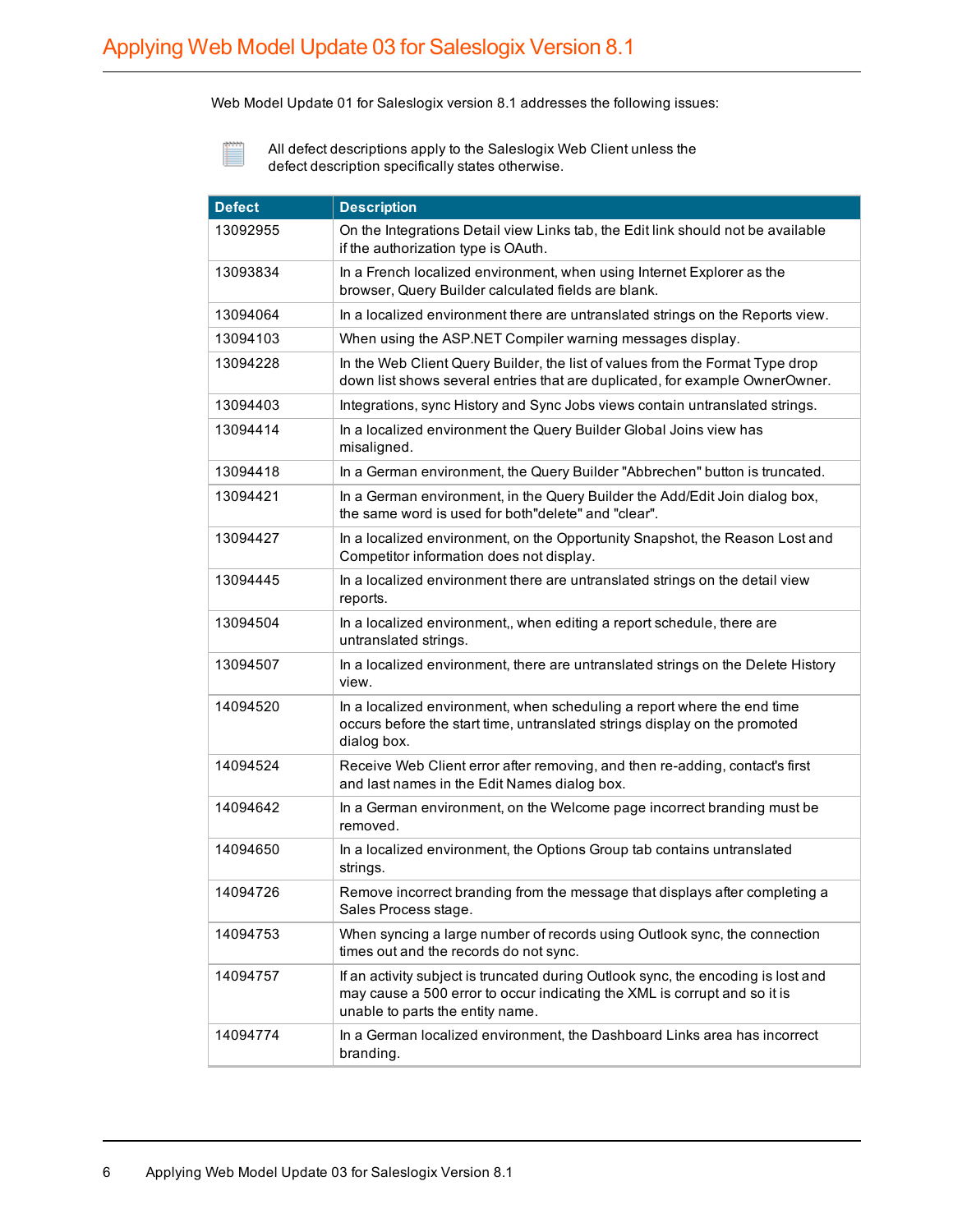| Defect   | <b>Description</b>                                                                   |
|----------|--------------------------------------------------------------------------------------|
| 14094871 | During an Outlook sync, the CreateSource is set to Google Sync, not Outlook<br>Sync. |
| 14095116 | Updated Desktop Manager SDK files.                                                   |

## **File Information**

This update may include .pdb files which are not listed in the following table. These files are included to provide additional logging information for troubleshooting purposes.

| <b>File Name</b>                          | <b>File Contents</b>                                | <b>File Version</b> |
|-------------------------------------------|-----------------------------------------------------|---------------------|
| SLX_v810_Web_<br>Model_Update_<br>03.zip  | SLX v8.1.0 VFS Web Model Update 03.zip              |                     |
|                                           | DesktopManagerSDKExample.zip                        |                     |
| SLX v8.1.0 VFS Web<br>Model Update 03.zip | AccountAssociations.ascx                            |                     |
|                                           | AccountAssociations.ascx.cs                         |                     |
|                                           | AccountAssociations.js                              |                     |
|                                           | AccountContacts.main.quickform.xml                  |                     |
|                                           | AccountContacts.main.quickform.xml.de.resx          |                     |
|                                           | AccountContacts.main.quickform.xml.fr.resx          |                     |
|                                           | AccountContacts.main.quickform.xml.it.resx          |                     |
|                                           | AccountContacts.main.quickform.xml.resx             |                     |
|                                           | AccountContacts.main.quickform.xml.ru.resx          |                     |
|                                           | AccountExtendedDetails.main.quickform.xml           |                     |
|                                           | AccountExtendedDetails.main.quickform.xml.de.resx   |                     |
|                                           | AccountExtendedDetails.main.quickform.xml.fr.resx   |                     |
|                                           | AccountExtendedDetails.main.quickform.xml.it.resx   |                     |
|                                           | AccountExtendedDetails.main.quickform.xml.resx      |                     |
|                                           | AccountExtendedDetails.main.quickform.xml.ru.resx   |                     |
|                                           | AccountingTasksTasklet.ascx                         |                     |
|                                           | AccountMarketing.ascx                               |                     |
|                                           | AccountMarketing.ascx.cs                            |                     |
|                                           | ActivitiesOptions.ascx.fr.resx                      |                     |
|                                           | ActivitiesWhatsNew.ascx.cs                          |                     |
|                                           | AddEditContactLeadSource.main.quickform.xml         |                     |
|                                           | AddEditContactLeadSource.main.quickform.xml.de.resx |                     |
|                                           | AddEditContactLeadSource.main.quickform.xml.fr.resx |                     |
|                                           | AddEditContactLeadSource.main.quickform.xml.it.resx |                     |
|                                           | AddEditContactLeadSource.main.quickform.xml.resx    |                     |
|                                           | AddEditContactLeadSource.main.quickform.xml.ru.resx |                     |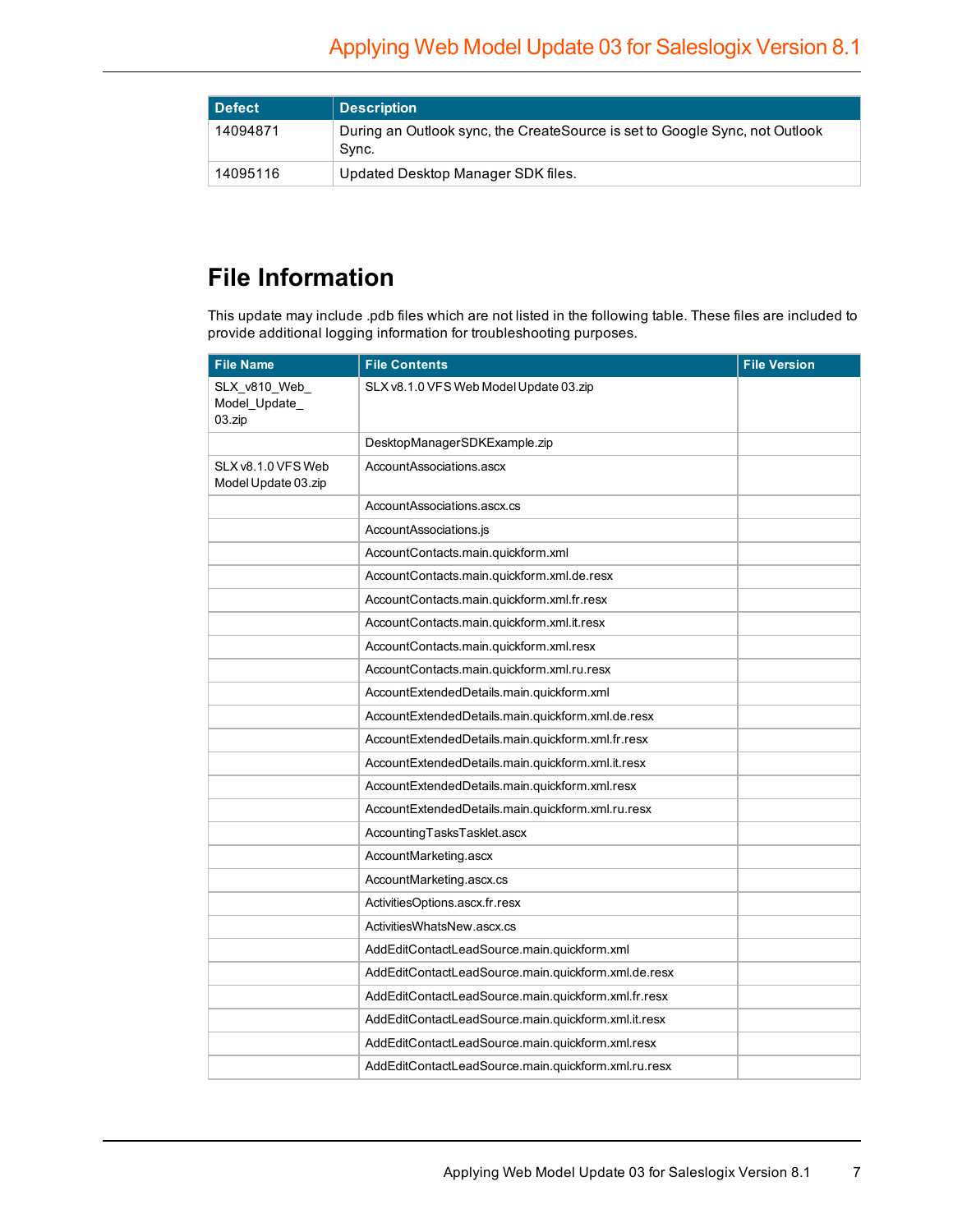| <b>File Name</b> | <b>File Contents</b>                                | <b>File Version</b> |
|------------------|-----------------------------------------------------|---------------------|
|                  | AddEditStage.ascx                                   |                     |
|                  | AddEditStage.ascx.cs                                |                     |
|                  | AddEditStage.ascx.resx                              |                     |
|                  | AddEditTargetResponse.ascx                          |                     |
|                  | AddEditTargetResponse.ascx.cs                       |                     |
|                  | AddEditTargetResponse.ascx.resx                     |                     |
|                  | Adding Outlook Contacts to Saleslogix.htm           |                     |
|                  | AddressList.ascx                                    |                     |
|                  | Alias.xml                                           |                     |
|                  | AspNetPortalTemplate.portaltemplate.xml             |                     |
|                  | AspNetPortalTemplate.portaltemplate.xml.de.resx     |                     |
|                  | AspNetPortalTemplate.portaltemplate.xml.fr.resx     |                     |
|                  | AspNetPortalTemplate.portaltemplate.xml.it.resx     |                     |
|                  | AspNetPortalTemplate.portaltemplate.xml.resx        |                     |
|                  | AspNetPortalTemplate.portaltemplate.xml.ru.resx     |                     |
|                  | base.master                                         |                     |
|                  | base master de resx                                 |                     |
|                  | bundleData.xml                                      |                     |
|                  | CommonTasksTasklet.ascx.cs                          |                     |
|                  | Configuring the Contact Sync Group.htm              |                     |
|                  | Configuring_Outlook_Sync.htm                        |                     |
|                  | ContactDetails.main.quickform.xml                   |                     |
|                  | ContactDetails.main.quickform.xml.de.resx           |                     |
|                  | ContactDetails.main.quickform.xml.fr.resx           |                     |
|                  | ContactDetails.main.quickform.xml.it.resx           |                     |
|                  | ContactDetails.main.quickform.xml.resx              |                     |
|                  | ContactDetails.main.quickform.xml.ru.resx           |                     |
|                  | Creating_Contact_Sync_Group.htm                     |                     |
|                  | dashboard.master.de.resx                            |                     |
|                  | Default-Mapping-Saleslogix.Mapping.codetemplate.xml |                     |
|                  | Default-SData-Saleslogix.sdata.codetemplate.xml     |                     |
|                  | Dialog.master                                       |                     |
|                  | Dialog.master.de.resx                               |                     |
|                  | emailloghistory.htm                                 |                     |
|                  | feedback.htm                                        |                     |
|                  | GeneralSearchOptionsPage.ascx                       |                     |
|                  | GeneralSearchOptionsPage.ascx.de.resx               |                     |
|                  | GeneralSearchOptionsPage.ascx.fr.resx               |                     |
|                  | GeneralSearchOptionsPage.ascx.it.resx               |                     |
|                  | GeneralSearchOptionsPage.ascx.resx                  |                     |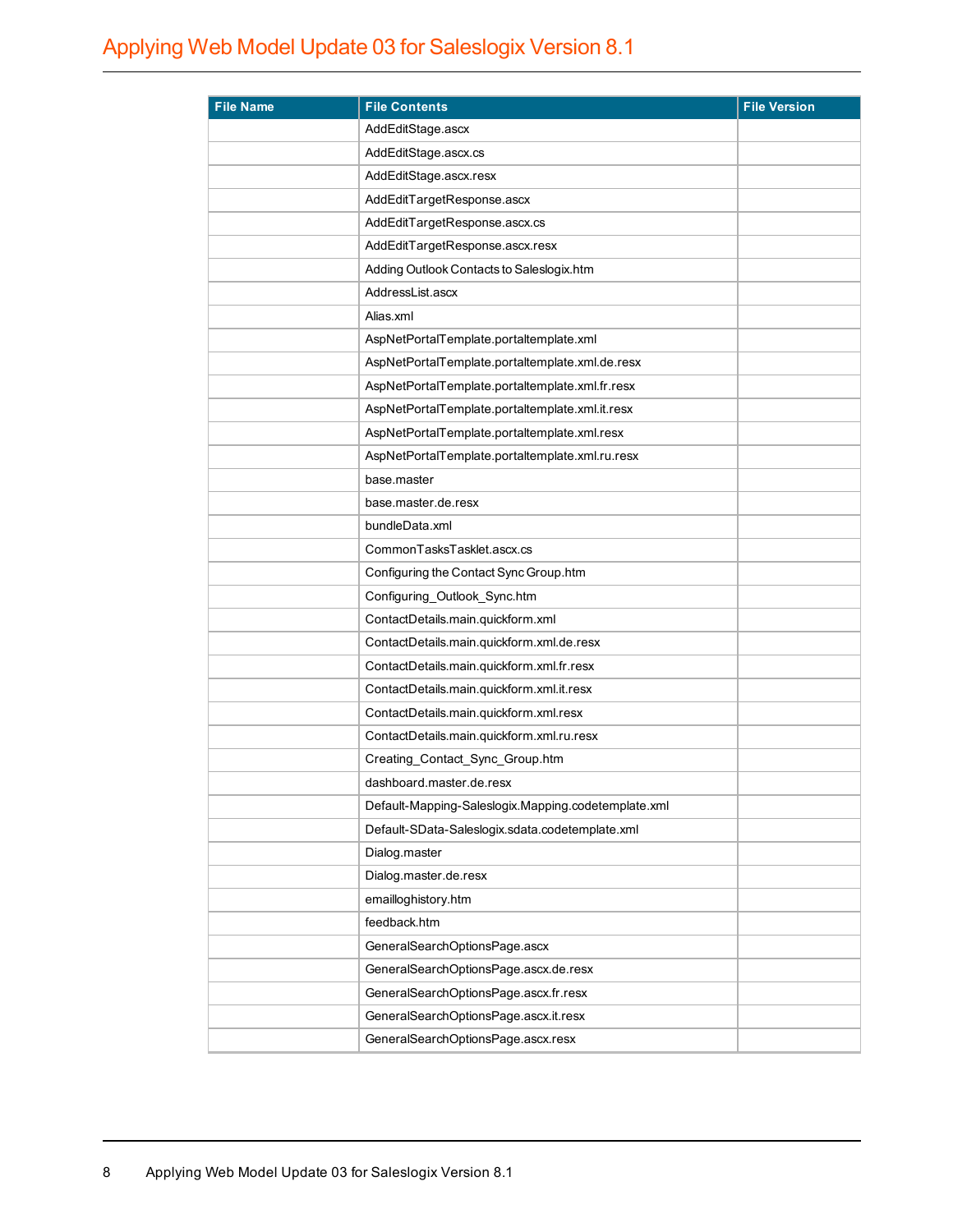| <b>File Name</b> | <b>File Contents</b>                           | <b>File Version</b> |
|------------------|------------------------------------------------|---------------------|
|                  | GeneralSearchOptionsPage.ascx.ru.resx          |                     |
|                  | GroupLayout.de.resx                            |                     |
|                  | GroupLayout.fr.resx                            |                     |
|                  | GroupLayout.it.resx                            |                     |
|                  | GroupLayout.resx                               |                     |
|                  | GroupLayout.ru.resx                            |                     |
|                  | GroupTabOptionsPage.ascx.de.resx               |                     |
|                  | GroupTabOptionsPage.ascx.fr.resx               |                     |
|                  | GroupTabOptionsPage.ascx.it.resx               |                     |
|                  | GroupTabOptionsPage.ascx.resx                  |                     |
|                  | GroupTabOptionsPage.ascx.ru.resx               |                     |
|                  | Help.master                                    |                     |
|                  | Help.master.de.resx                            |                     |
|                  | Help.master.it.resx                            |                     |
|                  | HistoryListContextMenu.contextmenu.xml         |                     |
|                  | HistoryListContextMenu.contextmenu.xml.de.resx |                     |
|                  | HistoryListContextMenu.contextmenu.xml.fr.resx |                     |
|                  | HistoryListContextMenu.contextmenu.xml.it.resx |                     |
|                  | HistoryListContextMenu.contextmenu.xml.resx    |                     |
|                  | HistoryListContextMenu.contextmenu.xml.ru.resx |                     |
|                  | HistoryWhatsNew.ascx.cs                        |                     |
|                  | ImportActionAddResponse.ascx                   |                     |
|                  | ImportActionAddResponse.ascx.cs                |                     |
|                  | ImportActionAddResponse.ascx.resx              |                     |
|                  | InsertAccount.main.quickform.xml               |                     |
|                  | InsertAccount.main.quickform.xml.de.resx       |                     |
|                  | InsertAccount.main.quickform.xml.fr.resx       |                     |
|                  | InsertAccount.main.quickform.xml.it.resx       |                     |
|                  | InsertAccount.main.quickform.xml.resx          |                     |
|                  | InsertAccount.main.quickform.xml.ru.resx       |                     |
|                  | InsertContact.ascx                             |                     |
|                  | InsertContact.ascx.resx                        |                     |
|                  | InsertLead.main.quickform.xml                  |                     |
|                  | InsertLead.main.quickform.xml.de.resx          |                     |
|                  | InsertLead.main.quickform.xml.fr.resx          |                     |
|                  | InsertLead.main.quickform.xml.it.resx          |                     |
|                  | InsertLead.main.quickform.xml.resx             |                     |
|                  | InsertLead.main.quickform.xml.ru.resx          |                     |
|                  | InsertOpportunity.main.quickform.xml           |                     |
|                  | InsertOpportunity.main.quickform.xml.de.resx   |                     |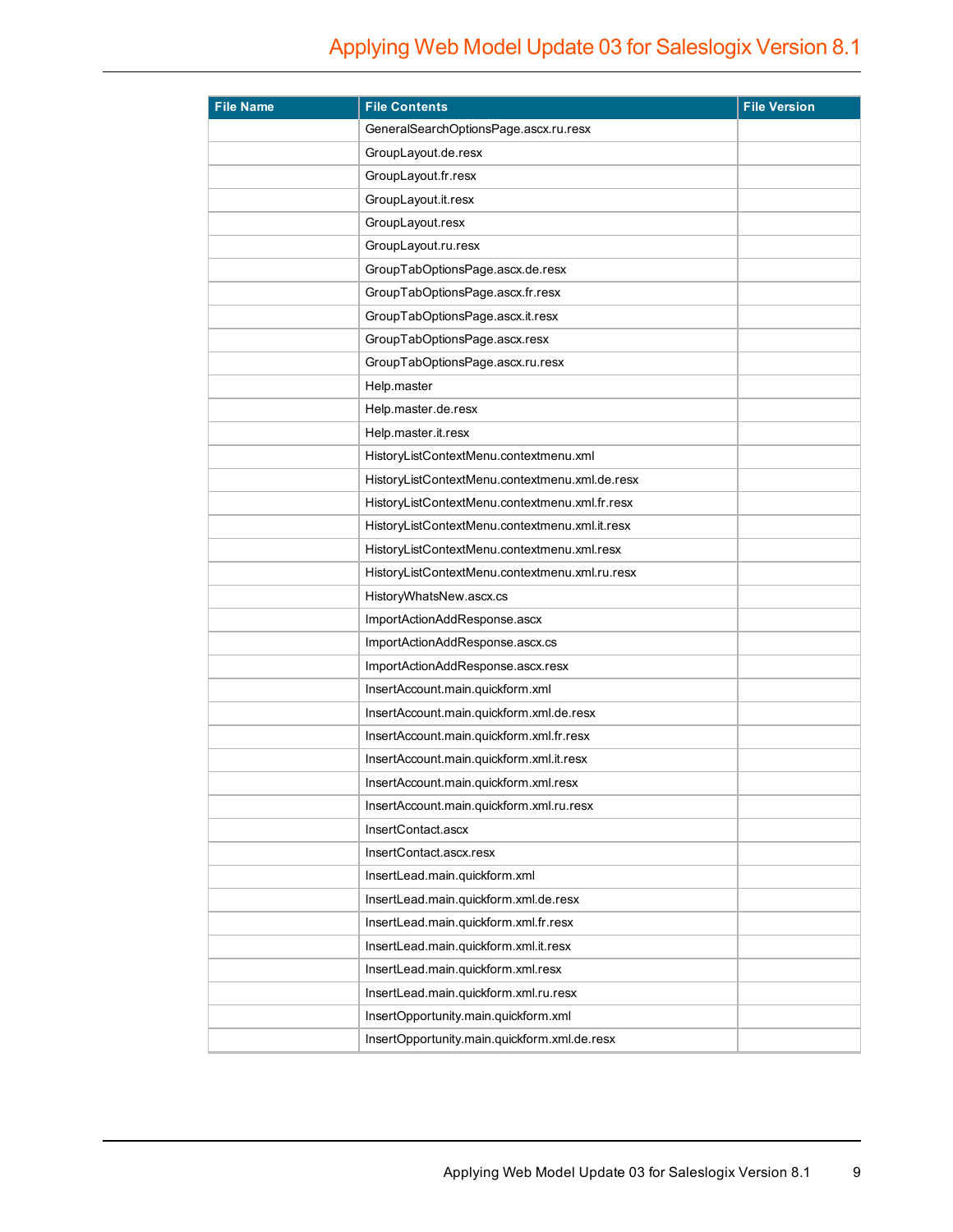| <b>File Name</b> | <b>File Contents</b>                                  | <b>File Version</b> |
|------------------|-------------------------------------------------------|---------------------|
|                  | InsertOpportunity.main.quickform.xml.fr.resx          |                     |
|                  | InsertOpportunity.main.quickform.xml.it.resx          |                     |
|                  | InsertOpportunity.main.quickform.xml.resx             |                     |
|                  | InsertOpportunity.main.quickform.xml.ru.resx          |                     |
|                  | InsertOpportunity.SetupIntegrationContract.method.xml |                     |
|                  | InsertSalesOrder.btnAddNewAccount OnClick.method.xml  |                     |
|                  | InsertSalesOrder.btnSave_OnClick.method.xml           |                     |
|                  | InsertSalesOrder.btnSaveNew_OnClick.method.xml        |                     |
|                  | InsertSalesOrder.main.quickform.xml                   |                     |
|                  | InsertSalesOrder.main.quickform.xml.de.resx           |                     |
|                  | InsertSalesOrder.main.quickform.xml.fr.resx           |                     |
|                  | InsertSalesOrder.main.quickform.xml.it.resx           |                     |
|                  | InsertSalesOrder.main.quickform.xml.resx              |                     |
|                  | InsertSalesOrder.main.quickform.xml.ru.resx           |                     |
|                  | InsertSalesOrder.OnLoad1.method.xml                   |                     |
|                  | IntegrationDetail.main.quickform.xml                  |                     |
|                  | IntegrationDetail.main.quickform.xml.de.resx          |                     |
|                  | IntegrationDetail.main.quickform.xml.fr.resx          |                     |
|                  | IntegrationDetail.main.quickform.xml.it.resx          |                     |
|                  | IntegrationDetail.main.quickform.xml.resx             |                     |
|                  | IntegrationDetail.main.quickform.xml.ru.resx          |                     |
|                  | IntegrationLinks.main.quickform.xml                   |                     |
|                  | IntegrationLinks.main.quickform.xml.de.resx           |                     |
|                  | IntegrationLinks.main.quickform.xml.fr.resx           |                     |
|                  | IntegrationLinks.main.quickform.xml.it.resx           |                     |
|                  | IntegrationLinks.main.quickform.xml.resx              |                     |
|                  | IntegrationLinks.main.quickform.xml.ru.resx           |                     |
|                  | Job Manager List View.htm                             |                     |
|                  | JoinEditor ascx de resx                               |                     |
|                  | LeadDetails.main.quickform.xml                        |                     |
|                  | LeadDetails.main.quickform.xml.de.resx                |                     |
|                  | LeadDetails.main.quickform.xml.fr.resx                |                     |
|                  | LeadDetails.main.quickform.xml.it.resx                |                     |
|                  | LeadDetails.main.quickform.xml.resx                   |                     |
|                  | LeadDetails.main.quickform.xml.ru.resx                |                     |
|                  | Login.aspx                                            |                     |
|                  | Login.master                                          |                     |
|                  | Login.master.de.resx                                  |                     |
|                  | Login.master.fr.resx                                  |                     |
|                  | Login.master.it.resx                                  |                     |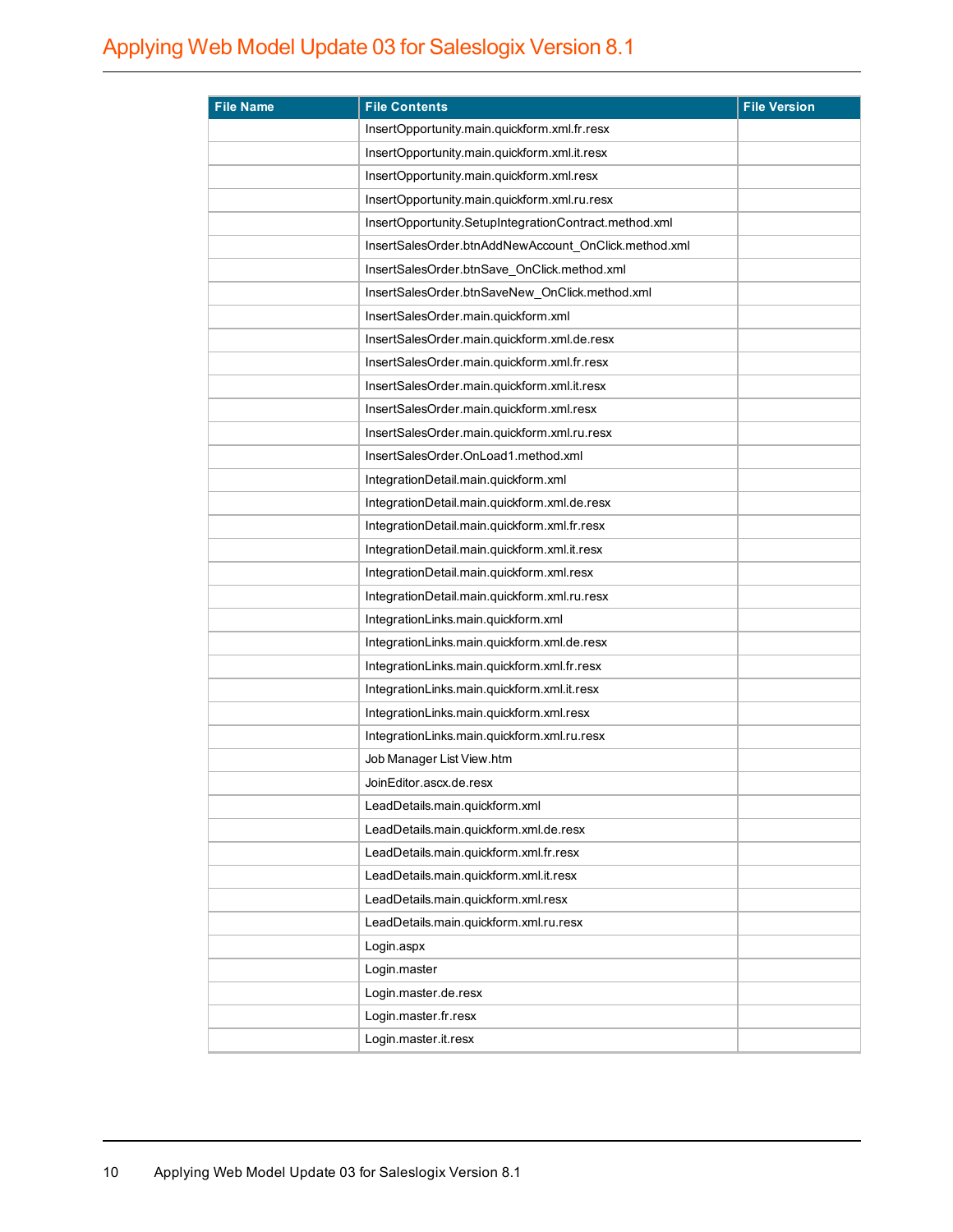| <b>File Name</b> | <b>File Contents</b>                                   | <b>File Version</b> |
|------------------|--------------------------------------------------------|---------------------|
|                  | Login.master.ru.resx                                   |                     |
|                  | main.css                                               |                     |
|                  | ManageTargets.ascx                                     |                     |
|                  | ManageTargets.ascx.cs                                  |                     |
|                  | ManageTargets.ascx.resx                                |                     |
|                  | manifest.xml                                           |                     |
|                  | Matching_Records.htm                                   |                     |
|                  | mnuArchiveListDeleteArchive.contextmenu.xml            |                     |
|                  | mnuArchiveListDeleteArchive.contextmenu.xml.de.resx    |                     |
|                  | mnuArchiveListDeleteArchive.contextmenu.xml.fr.resx    |                     |
|                  | mnuArchiveListDeleteArchive.contextmenu.xml.it.resx    |                     |
|                  | mnuArchiveListDeleteArchive.contextmenu.xml.resx       |                     |
|                  | mnuArchiveListDeleteArchive.contextmenu.xml.ru.resx    |                     |
|                  | mnuReportsListRunReport.contextmenu.xml                |                     |
|                  | mnuReportsListRunReport.contextmenu.xml.de.resx        |                     |
|                  | mnuReportsListRunReport.contextmenu.xml.fr.resx        |                     |
|                  | mnuReportsListRunReport.contextmenu.xml.it.resx        |                     |
|                  | mnuReportsListRunReport.contextmenu.xml.resx           |                     |
|                  | mnuReportsListRunReport.contextmenu.xml.ru.resx        |                     |
|                  | mnuReportsListScheduleReport.contextmenu.xml           |                     |
|                  | mnuReportsListScheduleReport.contextmenu.xml.de.resx   |                     |
|                  | mnuReportsListScheduleReport.contextmenu.xml.fr.resx   |                     |
|                  | mnuReportsListScheduleReport.contextmenu.xml.it.resx   |                     |
|                  | mnuReportsListScheduleReport.contextmenu.xml.resx      |                     |
|                  | mnuReportsListScheduleReport.contextmenu.xml.ru.resx   |                     |
|                  | mnuSchedulesListDeleteSchedule.contextmenu.xml         |                     |
|                  | mnuSchedulesListDeleteSchedule.contextmenu.xml.de.resx |                     |
|                  | mnuSchedulesListDeleteSchedule.contextmenu.xml.fr.resx |                     |
|                  | mnuSchedulesListDeleteSchedule.contextmenu.it.resx     |                     |
|                  | mnuSchedulesListDeleteSchedule.contextmenu.resx        |                     |
|                  | mnuSchedulesListDeleteSchedule.contextmenu.ru.resx     |                     |
|                  | mnuSchedulesListEditSchedule.contextmenu.xml           |                     |
|                  | mnuSchedulesListEditSchedule.contextmenu.xml.de.resx   |                     |
|                  | mnuSchedulesListEditSchedule.contextmenu.xml.fr.resx   |                     |
|                  | mnuSchedulesListEditSchedule.contextmenu.xml.it.resx   |                     |
|                  | mnuSchedulesListEditSchedule.contextmenu.xml.resx      |                     |
|                  | mnuSchedulesListEditSchedule.contextmenu.xml.ru.resx   |                     |
|                  | navIntegration.navgroup.xml                            |                     |
|                  | navIntegration.navgroup.xml.de.resx                    |                     |
|                  | navIntegration.navgroup.xml.fr.resx                    |                     |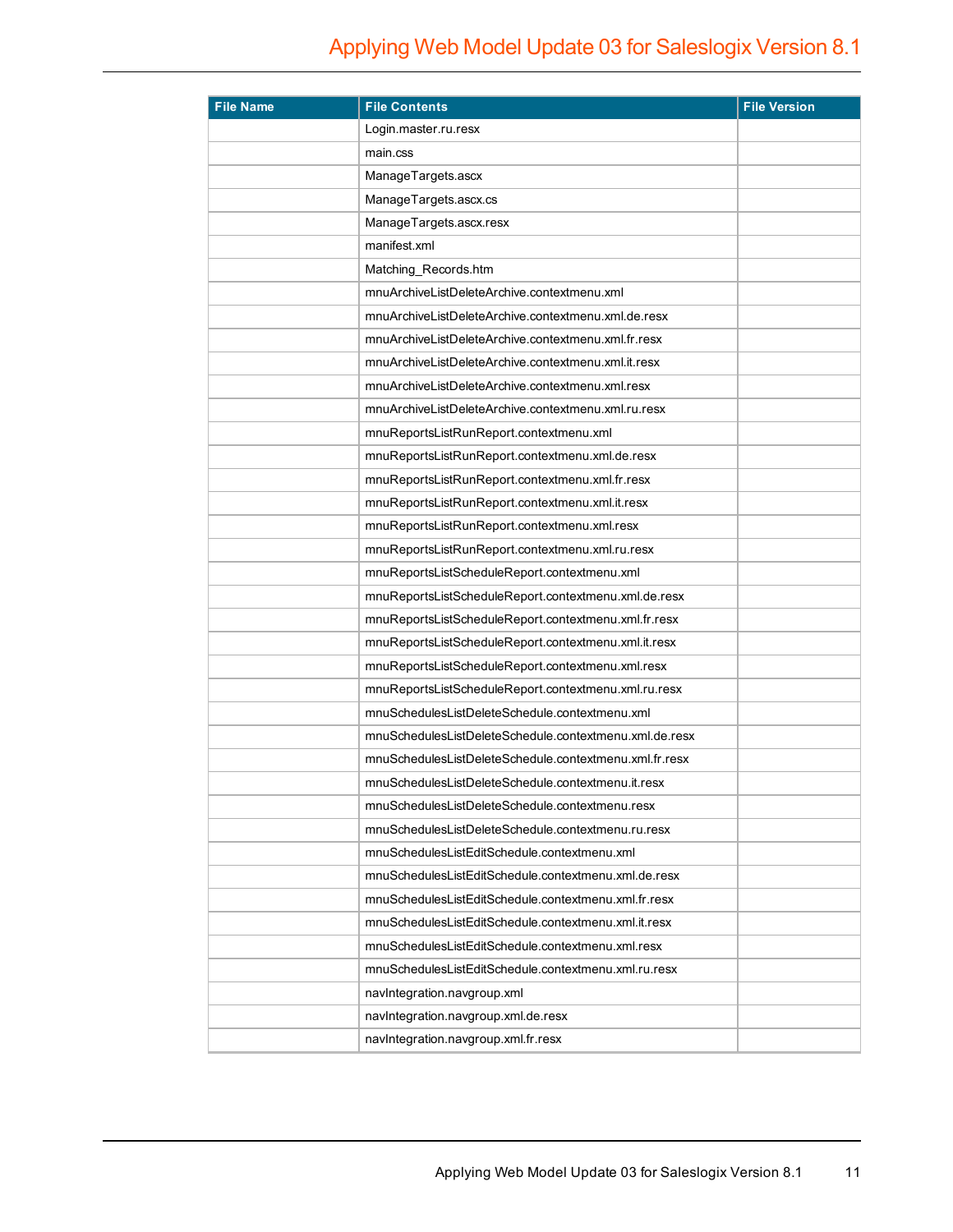| <b>File Name</b> | <b>File Contents</b>                                   | <b>File Version</b> |
|------------------|--------------------------------------------------------|---------------------|
|                  | navIntegration.navgroup.xml.it.resx                    |                     |
|                  | navIntegration.navgroup.xml.resx                       |                     |
|                  | navIntegration.navgroup.xml.ru.resx                    |                     |
|                  | NotesWhatsNew.ascx.cs                                  |                     |
|                  | OpportunitiesOptionsPage.ascx                          |                     |
|                  | OpportunityContacts.main.quickform.xml                 |                     |
|                  | OpportunityContacts.main.quickform.xml.de.resx         |                     |
|                  | OpportunityContacts.main.quickform.xml.fr.resx         |                     |
|                  | OpportunityContacts.main.quickform.xml.it.resx         |                     |
|                  | OpportunityContacts.main.quickform.xml.resx            |                     |
|                  | OpportunityContacts.main.quickform.xml.ru.resx         |                     |
|                  | OpportunityDetails.main.quickform.xml                  |                     |
|                  | OpportunityDetails.main.quickform.xml.de.resx          |                     |
|                  | OpportunityDetails.main.quickform.xml.fr.resx          |                     |
|                  | OpportunityDetails.main.quickform.xml.it.resx          |                     |
|                  | OpportunityDetails.main.quickform.xml.resx             |                     |
|                  | OpportunityDetails.main.quickform.xml.ru.resx          |                     |
|                  | OpportunityDetails.SetupIntegrationContract.method.xml |                     |
|                  | OpportunitySalesProcess.ascx.cs                        |                     |
|                  | OpportunitySalesProcess.ascx.de.resx                   |                     |
|                  | OpportunitySalesProcess.ascx.fr.resx                   |                     |
|                  | OpportunitySalesProcess.ascx.ru.resx                   |                     |
|                  | OpportunitySnapShot.ascx                               |                     |
|                  | OpportunitySnapShot.ascx.cs                            |                     |
|                  | Outlook_Sync_Address_Book_Tab.htm                      |                     |
|                  | Outlook_Sync_All_Options_Tab.htm                       |                     |
|                  | Outlook_Sync_Connection_Tab.htm                        |                     |
|                  | Outlook Sync Logging Tab.htm                           |                     |
|                  | Outlook_Sync_SendSLX_RecordHistory_Tab.htm             |                     |
|                  | Outlook_Sync_Sync_Tab.htm                              |                     |
|                  | QBEditLayout.ascx                                      |                     |
|                  | Report Scheduling Wizard.htm                           |                     |
|                  | Reporting.ascx.fr.resx                                 |                     |
|                  | ReportManagerFilters.smartpart.xml                     |                     |
|                  | ReportManagerFilters.smartpart.xml.de.resx             |                     |
|                  | ReportManagerFilters.smartpart.xml.fr.resx             |                     |
|                  | ReportManagerFilters.smartpart.xml.it.resx             |                     |
|                  | ReportManagerFilters.smartpart.xml.resx                |                     |
|                  | ReportManagerFilters.smartpart.xml.ru.resx             |                     |
|                  | ReportManagerListContextMenu.contextmenu.xml           |                     |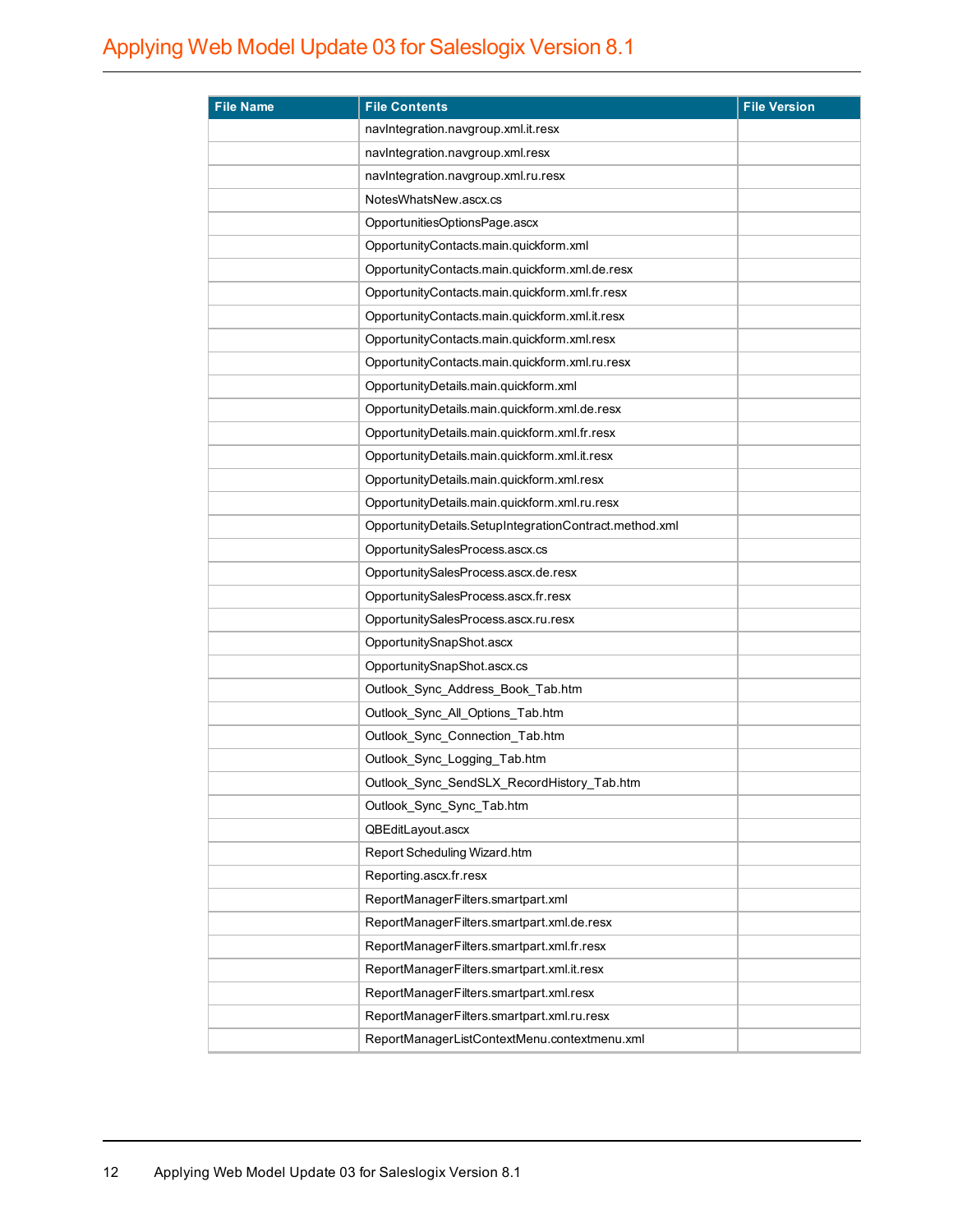| <b>File Name</b> | <b>File Contents</b>                                                                 | <b>File Version</b> |
|------------------|--------------------------------------------------------------------------------------|---------------------|
|                  | ReportManagerListContextMenu.contextmenu.xml.de.resx                                 |                     |
|                  | ReportManagerListContextMenu.contextmenu.xml.fr.resx                                 |                     |
|                  | ReportManagerListContextMenu.contextmenu.xml.it.resx                                 |                     |
|                  | ReportManagerListContextMenu.contextmenu.xml.resx                                    |                     |
|                  | ReportManagerListContextMenu.contextmenu.xml.ru.resx                                 |                     |
|                  | ReportManagerTasks.smartpart.xml                                                     |                     |
|                  | ReportManagerTasks.smartpart.xml.de.resx                                             |                     |
|                  | ReportManagerTasks.smartpart.xml.fr.resx                                             |                     |
|                  | ReportManagerTasks.smartpart.xml.it.resx                                             |                     |
|                  | ReportManagerTasks.smartpart.xml.resx                                                |                     |
|                  | ReportManagerTasks.smartpart.xml.ru.resx                                             |                     |
|                  | ReportSchedulesListContextMenu.contextmenu.xml                                       |                     |
|                  | ReportSchedulesListContextMenu.contextmenu.xml.de.resx                               |                     |
|                  | ReportSchedulesListContextMenu.contextmenu.xml.fr.resx                               |                     |
|                  | ReportSchedulesListContextMenu.contextmenu.xml.it.resx                               |                     |
|                  | ReportSchedulesListContextMenu.contextmenu.xml.resx                                  |                     |
|                  | ReportSchedulesListContextMenu.contextmenu.xml.ru.resx                               |                     |
|                  | ReportsListContextMenu.contextmenu.xml                                               |                     |
|                  | ReportsListContextMenu.contextmenu.xml.de.resx                                       |                     |
|                  | ReportsListContextMenu.contextmenu.xml.fr.resx                                       |                     |
|                  | ReportsListContextMenu.contextmenu.xml.it.resx                                       |                     |
|                  | ReportsListContextMenu.contextmenu.xml.resx                                          |                     |
|                  | ReportsListContextMenu.contextmenu.xml.ru.resx                                       |                     |
|                  | Sage.SnippetLibrary.CSharp.@.5c9de628-c88e-4893-8c52-<br>1a877f68a1e6.codesnippet.cs |                     |
|                  | Sage.SnippetLibrary.CSharp.@.6bae84d4-d7a1-4e90-8709-<br>f38352d24a8a.codesnippet.cs |                     |
|                  | Sage.SnippetLibrary.CSharp.@.20a2a4bc-a0f1-4853-acb2-<br>e8a6431fb2c3.codesnippet.cs |                     |
|                  | Sage.SnippetLibrary.CSharp.@.4293c9c1-d1ed-4fbd-adca-<br>3b0068d9dbd4.codesnippet.cs |                     |
|                  | Sage.SnippetLibrary.CSharp.@.56477aeb-6066-4f9e-b62c-<br>5c0c66f4efe5.codesnippet.cs |                     |
|                  | Sage.SnippetLibrary.CSharp.@.a208a60c-1b62-4026-9b4e-<br>8cdb57973919.codesnippet.cs |                     |
|                  | Sage.SnippetLibrary.CSharp.@.fc85cd74-f321-4f99-99be-<br>5b953de1637d.codesnippet.cs |                     |
|                  | Sage.SnippetLibrary.CSharp.@.fc60756c-b223-4b69-9607-<br>a4b7e91fd6b3.codesnippet.cs |                     |
|                  | Saleslogix and Outlook.htm                                                           |                     |
|                  | SalesLogix.de.resx                                                                   |                     |
|                  | SalesOrderDetails.btnSaveSalesOrder_OnClick.method.xml                               |                     |
|                  | SalesOrderDetails.main.quickform.xml                                                 |                     |
|                  |                                                                                      |                     |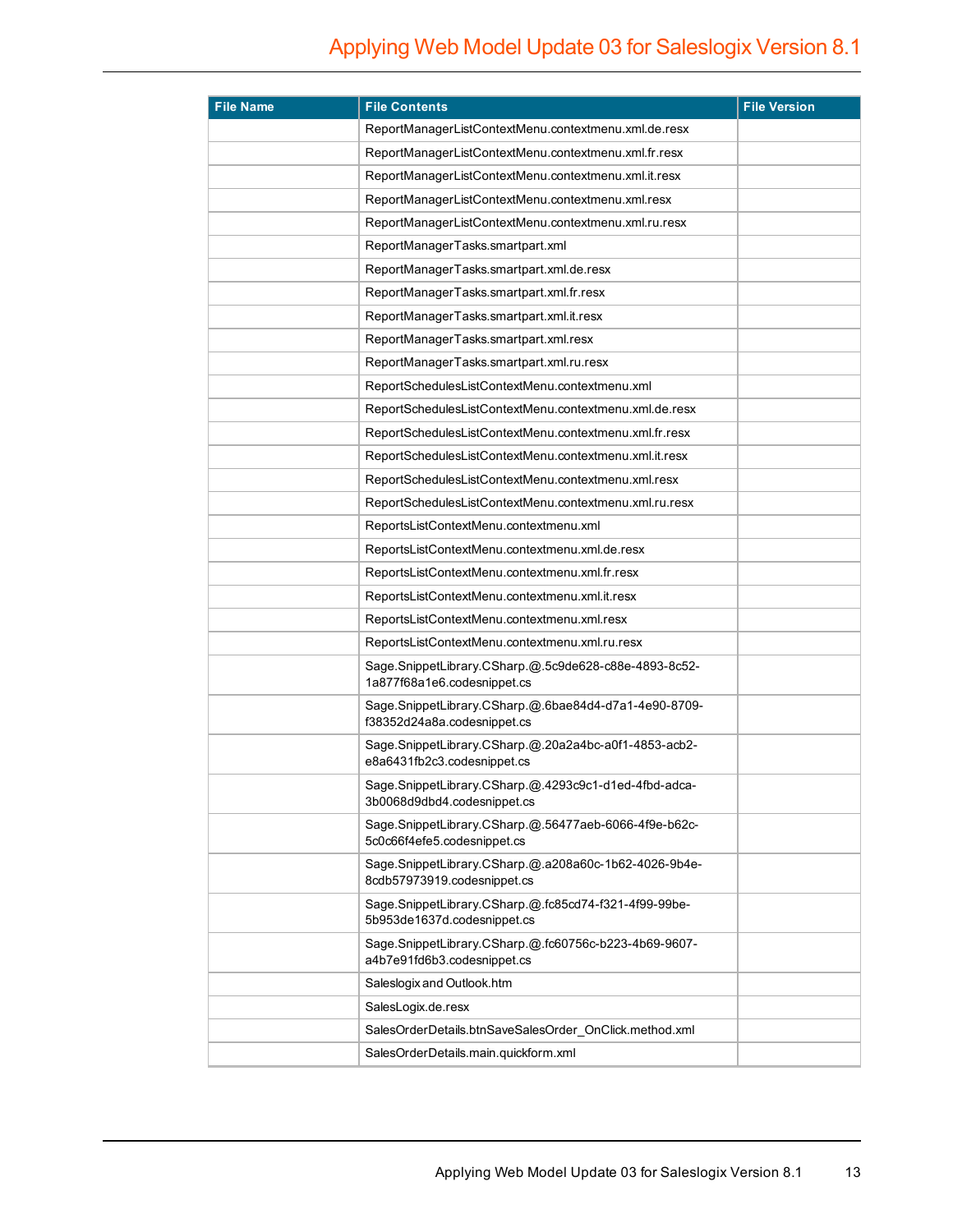| <b>File Name</b> | <b>File Contents</b>                         | <b>File Version</b> |
|------------------|----------------------------------------------|---------------------|
|                  | SalesOrderDetails.main.quickform.xml.de.resx |                     |
|                  | SalesOrderDetails.main.quickform.xml.fr.resx |                     |
|                  | SalesOrderDetails.main.quickform.xml.it.resx |                     |
|                  | SalesOrderDetails.main.quickform.xml.resx    |                     |
|                  | SalesOrderDetails.main.quickform.xml.ru.resx |                     |
|                  | SalesOrderDetails.OnLoad1.method.xml         |                     |
|                  | SalesOrderSnapShot.ascx                      |                     |
|                  | SalesOrderSnapShot.ascx.cs                   |                     |
|                  | SdataListViewer.smartpart.xml                |                     |
|                  | SdataListViewer.smartpart.xml.de.resx        |                     |
|                  | SdataListViewer.smartpart.xml.fr.resx        |                     |
|                  | SdataListViewer.smartpart.xml.it.resx        |                     |
|                  | SdataListViewer.smartpart.xml.resx           |                     |
|                  | SdataListViewer.smartpart.xml.ru.resx        |                     |
|                  | SecuredAction.page.xml                       |                     |
|                  | SecuredAction.page.xml.de.resx               |                     |
|                  | SecuredAction.page.xml.fr.resx               |                     |
|                  | SecuredAction.page.xml.it.resx               |                     |
|                  | SecuredAction.page.xml.resx                  |                     |
|                  | SecuredAction.page.xml.ru.resx               |                     |
|                  | Selecting_Contacts_to_Synchronize.htm        |                     |
|                  | service.js                                   |                     |
|                  | settings_16.png                              |                     |
|                  | SixClient.cabapp.ptl.xml                     |                     |
|                  | SixClient.cabapp.ptl.xml.de.resx             |                     |
|                  | SixClient.cabapp.ptl.xml.fr.resx             |                     |
|                  | SixClient.cabapp.ptl.xml.it.resx             |                     |
|                  | SixClient.cabapp.ptl.xml.resx                |                     |
|                  | SixClient.cabapp.ptl.xml.ru.resx             |                     |
|                  | SIxDesktopIntegrationSetup.exe               | 8.10.1146.0         |
|                  | smartpartdashboard.master.de.resx            |                     |
|                  | StepDefineDelimiter.ascx                     |                     |
|                  | StepSelectFile.ascx                          |                     |
|                  | StepSelectFile.ascx.cs                       |                     |
|                  | Synchronizing_Calendars.htm                  |                     |
|                  | Synchronizing_Contacts.htm                   |                     |
|                  | TableStyle.css                               |                     |
|                  | Task_Pane_Group_List.htm                     |                     |
|                  | taskpane.htm                                 |                     |
|                  | TicketDetails.main.quickform.xml             |                     |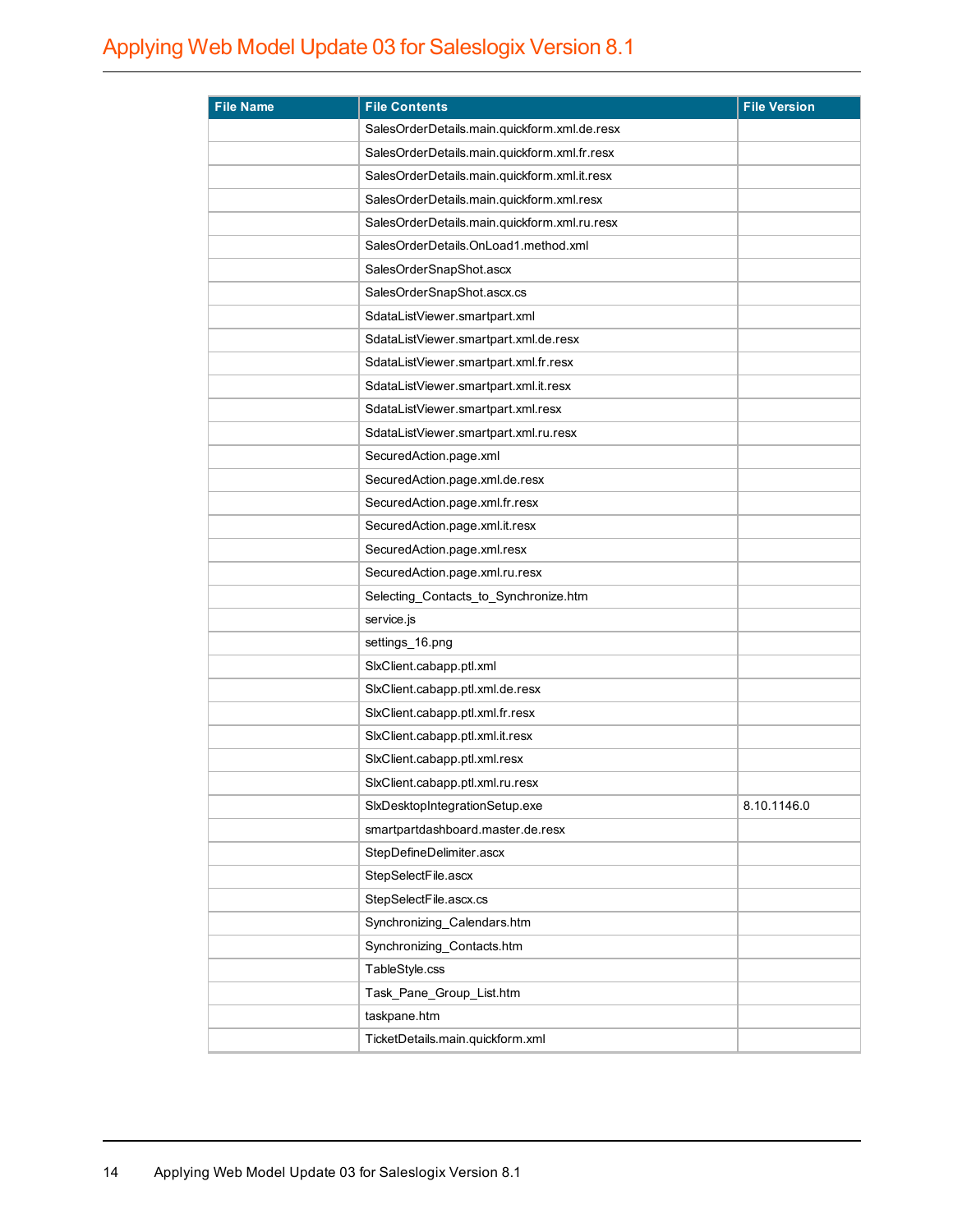| <b>File Name</b>     | <b>File Contents</b>                     | <b>File Version</b> |
|----------------------|------------------------------------------|---------------------|
|                      | TicketDetails.main.quickform.xml.de.resx |                     |
|                      | TicketDetails.main.quickform.xml.fr.resx |                     |
|                      | TicketDetails.main.quickform.xml.it.resx |                     |
|                      | TicketDetails.main.quickform.xml.resx    |                     |
|                      | TicketDetails.main.quickform.xml.ru.resx |                     |
|                      | Toc.xml                                  |                     |
|                      | Understanding_Calendar_Integration.htm   |                     |
|                      | Understanding_Contact_Integration.htm    |                     |
|                      | Understanding_Email_Integration.htm      |                     |
|                      | UpdateOpportunityCurrency.ascx           |                     |
|                      | Using_External_Integrations.htm          |                     |
|                      | WebForms.mcwebhelp                       |                     |
|                      | Widgets.de.resx                          |                     |
|                      | Widgets.fr.resx                          |                     |
|                      | Widgets.it.resx                          |                     |
|                      | Widgets.ru.resx                          |                     |
|                      | WinAuthLoad.aspx                         |                     |
| SixDesktop           | Desktop Manager.chm                      |                     |
| IntegrationSetup.exe |                                          |                     |
|                      | Lumisoft Net.dll                         | 2.0.4825.14012      |
|                      | MailMerge.chm                            |                     |
|                      | Sage.SData.Client.dll                    | 1.3.1.1468          |
|                      | sagegears.dll                            | 8.1.0.1269          |
|                      | SIxDesktopManager.exe                    | 8.1.0.1226          |
|                      | SLXDocW.dll                              | 8.1.0.1146          |
|                      | SLXFaxW.dll                              | 8.1.0.1146          |
|                      | SLXFramer.ocx                            | 8.1.0.1146          |
|                      | SLXMMEngineW.dll                         | 8.1.0.1146          |
|                      | SLXMMGUIW.dll                            | 8.1.0.1146          |
|                      | sixoti32.dll                             | 8.1.0.1422          |
|                      | SLXOutlookSync.chm                       |                     |
|                      | SLXWinFaxW.dll                           | 8.1.0.1146          |

## **Applying the Update**

This Web Model Update affects the following portals:

- Saleslogix Web Client
- Customer Portal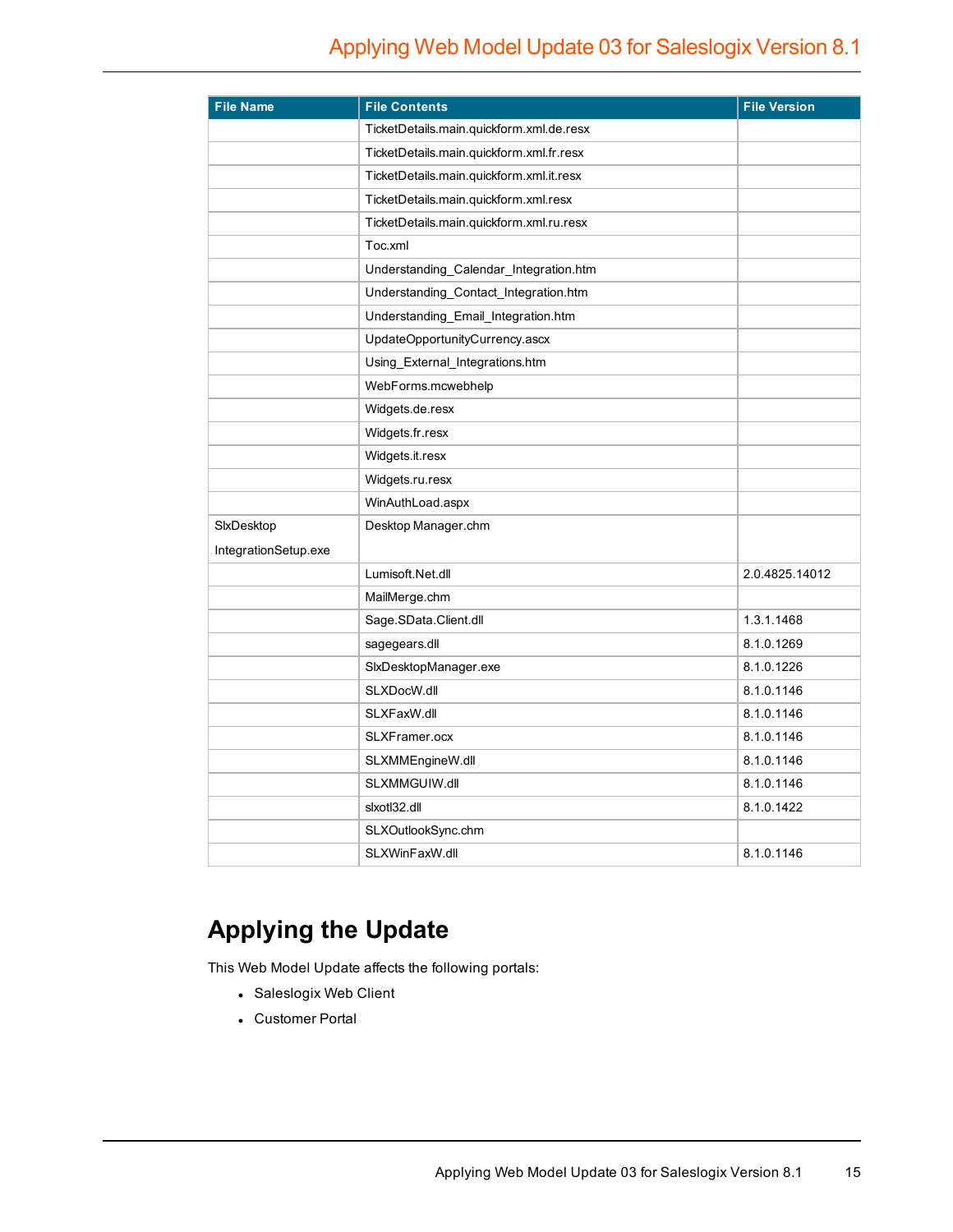#### **Installing the VFS Bundle**

Install the SLX v8.1.0 VFS Web Model Update 03.zip bundle using the Saleslogix Application Architect.

#### **To install the bundle**

- 1. Extract the contents of the **SLX\_v810\_Web\_Model\_Update\_03.zip** file to a temporary folder.
- 2. Ensure you have **Write** permissions to the bundle installation folder. Check permissions on the Security tab on the folder properties.
- 3. Open the **Application Architect**.
- 4. In the **Project Explorer**, right-click the project, and then click **Install Bundle**.
- 5. Navigate to the folder where you extracted the Update files, click **SLX v8.1.0 VFS Web Model Update 03.zip**, and then click **Open**.
- 6. On the **Select Bundle** screen, click **Next**.



- If you have customized your Web Client files, you may receive a message that the bundle contains items that conflict with existing items in this project. See the Application Architect help file topic called 'Merging Changes During Bundle Installation' for instructions before continuing to install the bundle.
- If you implemented Windows Authentication you should accept the change to the logoff.aspx page. It is no longer necessary to change the Login.aspx reference to the Default.aspx page as specified in the *Saleslogix Implementation Guide* or Administrator online help.
- 7. On the **Select Items** screen, ensure the **Portals** option is selected.
- 8. Click **Next**, and then click **Finish**.

#### **Building and Deploying the Web Changes**

To make your changes available, you must build and deploy the Web portal(s).

#### **To build and deploy**

- 1. In the **Project Explorer**, click the project.
- 2. Press and hold the **CTRL** key, and then on the **Build** menu, click **Build Web Platform**. All the files in the entire assembly for the current project are compiled. Status for the build is displayed in the Output Window at the bottom of the screen.
- 3. When the build is complete, on the **View** menu, click **Deployment Explorer**.
- 4. Expand **Deployments**.
- 5. Double-click the portal to deploy.
- 6. Under **Deployment Targets**, right-click the target portal, and click **Deploy Portal**.



- By default, the Saleslogix Web Client portal is set to deploy to the localhost, but you can change these settings to fit your environment.
- 7. Repeat steps 1-6 for each of the affected portals.